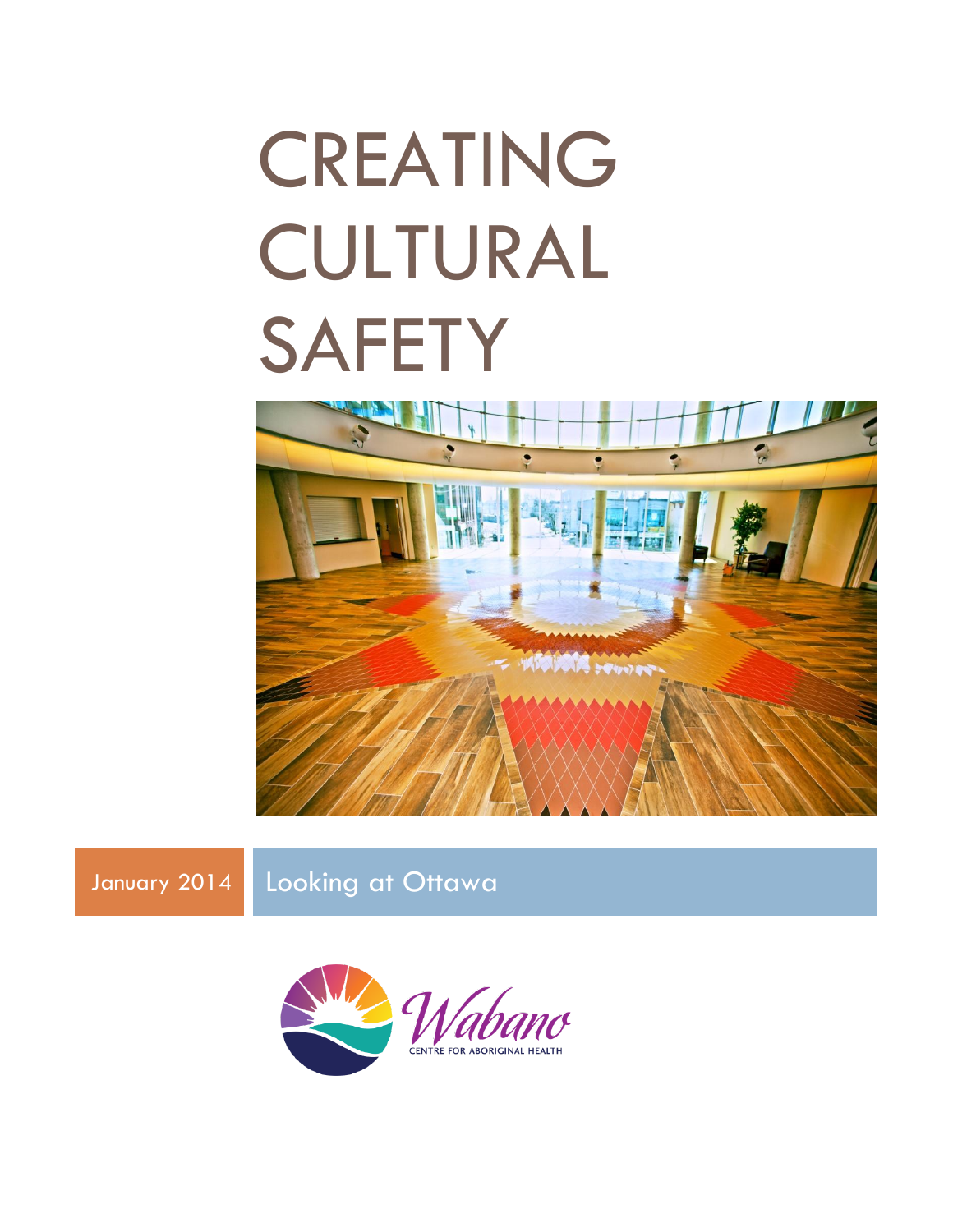# **Creating Cultural Safety** LOOKING AT OTTAWA

# **Table of Contents**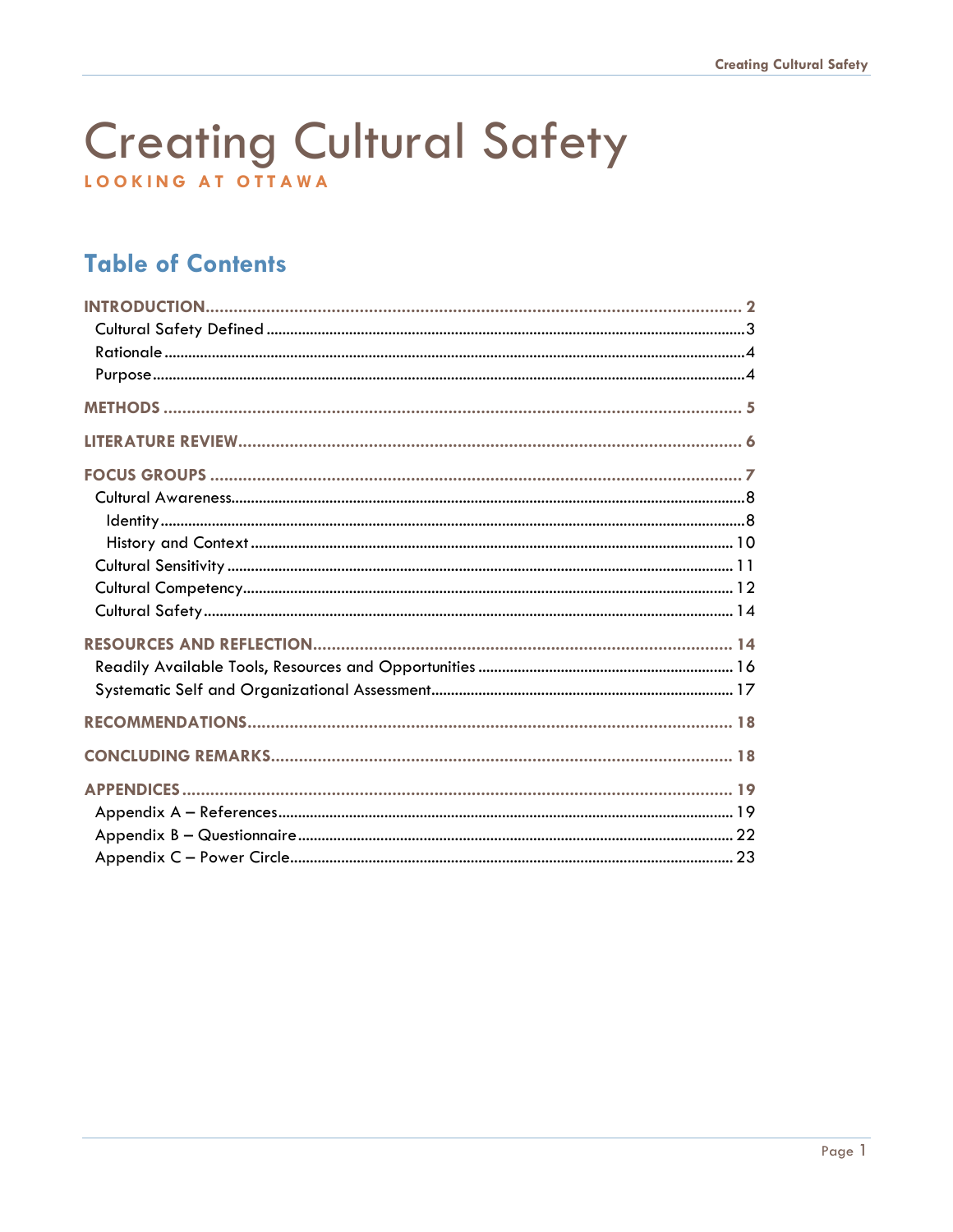## <span id="page-2-0"></span>**INTRODUCTION**

According to Statistics Canada, there were 19,200 Aboriginal Peoples living in Ottawa in 2011. $^{\rm 1}$  This number has likely grown a great deal since. Aboriginal Peoples make up 2% of Ontario's population $^2$ . Despite the fact that the Canadian health care system is believed to be one of the best in the world, quality health care is not available for many Aboriginal people in Canada. Cultural barriers, fear and mistrust have hindered Aboriginal people from accessing appropriate and quality care which leads to poor health status. According to Anishnawbe Health Toronto, the Aboriginal population in Ontario "has generally noted that they have experienced culturally insensitive healthcare and have noted that at times they [are] also [met] with subtle and overt racism."<sup>3</sup>

Cultural safety can be found in the domain of understanding because it requires the service provider to acknowledge their own lens and self-reflect; it is an outcome of care determined by both the service provider and receiver of care. The concept and conversation on cultural safety can be considered important by statistics alone as "th[e] unequal distribution of adequate health care is a result of the unequal power relations, inadequate access to culturally relevant health care, and lack of appreciation of culture and value differences embedded in western theoretical approaches to health care." $^4$  For example, in comparison to the general population in Canada: heart disease is 1.5 times higher in Aboriginal people; type 2 diabetes is 3 to 5 times higher and tuberculosis rates are 8 to 10 times higher. $^5$  Statistics highlight the poor health status of Aboriginal Peoples and cultural safety is indirectly related.

The need for cultural safety is based, in part, on the negative experience of many Aboriginal people with mainstream health care. Cultural differences directly contribute to high rates of noncompliance, unwillingness to visit mainstream health facilities and feelings of fear, disrespect and isolation. Ignoring these differences play a role in poor health status for First Nations, Inuit and Métis people and communities. Many institutions in Canada have made conscious effort impact, acknowledging cultural differences and steps have been made toward the realm of cultural awareness and sensitivity. The reality is that health status for Aboriginal Peoples is not where it should be; but we can get there with culturally safe care.

*"I want a place to practice culture openly where there is acceptance and appreciation for who I am."*

There is a strong need for culturally safe delivery of care in front-line services in Ottawa given the large Aboriginal population in the city. Literature shows that service providers who understand cultural safety are able to:

Understand concepts such as discrimination, racism;

l <sup>1</sup> Statistics Canada, 2011 National Household Survey Aboriginal Population Profile

 $2$  Ibid.

<sup>3</sup> <http://www.aht.ca/aboriginal-culture-safety>

<sup>4</sup> National Native Addictions Partnership Foundation, Working with First Nations People: Culturally Safe Toolkit for Mental Health and Addiction Workers Literature Review (Prince Albert, SK: National Native Addictions Partnership Foundation, 2011) 6.

<sup>5</sup> Health Canada,<http://www.hc-sc.gc.ca/fniah-spnia/diseases-maladies/index-eng.php>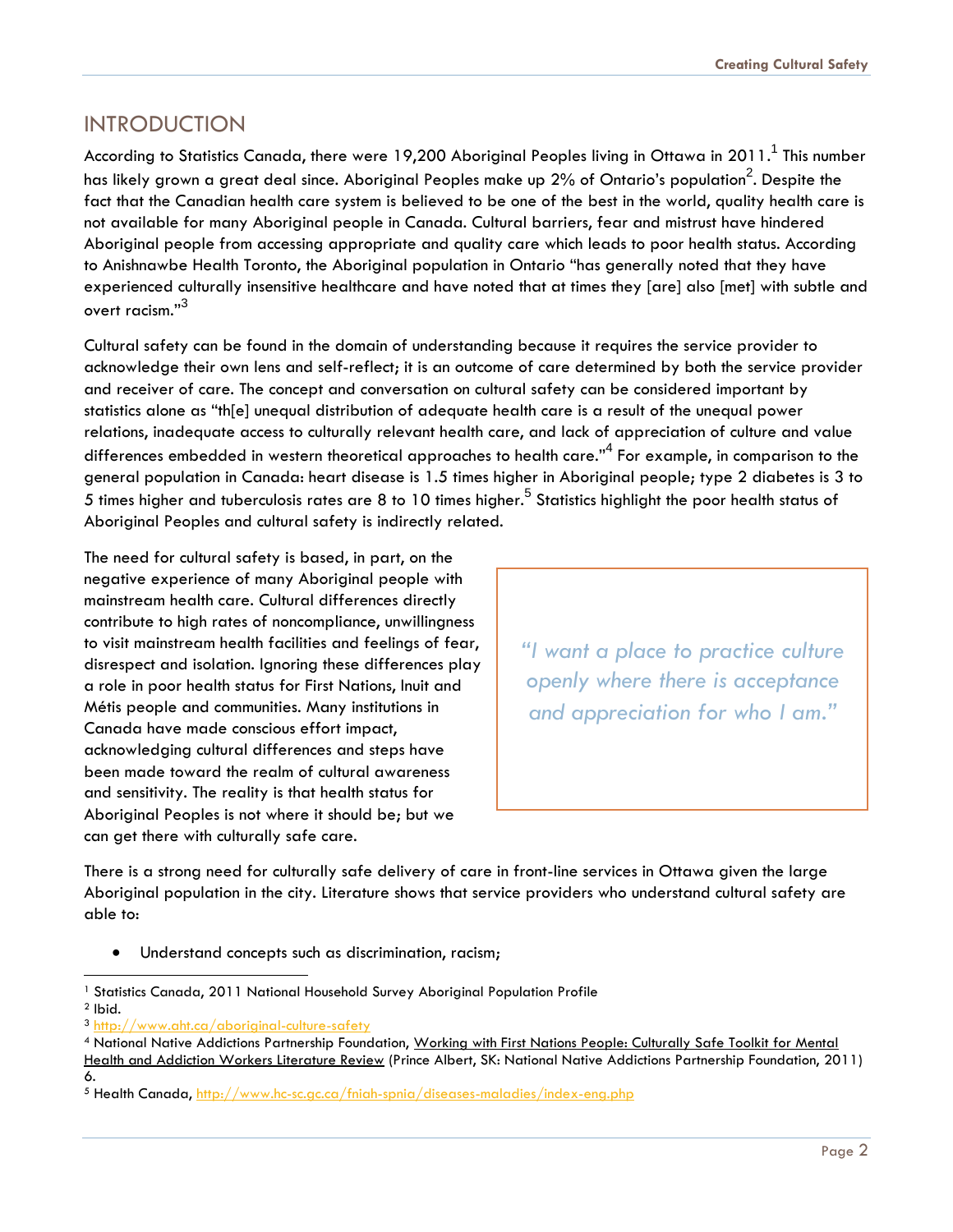- Improve health care for Aboriginal people;
- Take time to critically self-reflect;
- Understand that culturally safe care is determined by those receiving care; and,
- **•** Balance power relations.

The Wabano Centre for Aboriginal Health in partnership with Tewegan Transition House is developing an adaptable cultural safety curriculum for service providers that specifically meets the needs of the Aboriginal community in Ottawa. This is a two-year iniative funded by the Ontario Trillium Foundation.

#### <span id="page-3-0"></span>**Cultural Safety Defined**

Culture is commonly defined as beliefs, values, practices, worldview, lifestyle and knowledge belonging to a particular group. Alternatively, "culture can also be understood as a sociopolitical construct with underlying power relationships. It is in this landscape whereby cultural safety resides."<sup>6</sup>Cultural safety was originally introduced in the late 1980s by New Zealand Maori nurse Irihapeti Ramsden as a response to the poor health status of the Maori people.<sup>7</sup> At the time, cultural safety was loosely defined as, "[t]he effective nursing of a person/family from another culture by a nurse who has undertaken a process of reflection on own cultural identity and recognizes the impact of the nurses' culture on own nursing practice." *8*

Cultural safety is often confused with concepts like cultural awareness, cultural competence and cultural sensitivity. These concepts are not interchangeable but are best viewed as parts of a continuum of care with cultural safety at the ultimate end. The continuum starts with **cultural awareness** which is essentially the acknowledgment of difference. **Cultural sensitivity** is the next phase of the continuum which focuses on respecting that difference. From there, the focus is on the service provider's skills and attitudes and this is **cultural competence**.

#### FIGURE 1) CONTINUUM OF CARE

l



**Cultural safety** includes the skills of the previous phases but is different in that there is a self-reflection component; it "analyzes power imbalances, institutional discrimination, colonization, and colonial relationships as they apply to health care"<sup>9</sup> so that power is muted and service becomes client driven where the receiver of care determines desirable outcomes. The idea is that self-reflection leads to empathy and advocacy that result in better health outcomes. The self-reflection piece comes from the service provider acknowledging their

<sup>6</sup> D. P. Gray & D.J. Thomas as quoted in F. Hart-Wasekeesikaw, Cultural Competence and Cultural Safety in Nursing Education: A Framework for First Nations, Inuit and Métis Nursing (Ottawa, ON: Aboriginal Nurses Association of Canada, 2009)2.

<sup>&</sup>lt;sup>7</sup> E. Papps & I. Ramsden, Cultural Safety in Nursing: The New Zealand Experience (Great Britain: Elsevier Science Ltd, 1996) 491.

<sup>8</sup> D. Wepa (Ed.), Cultural Safety in Aotearoa New Zealand (New Zealand: Pearson Education, 2005) v.

<sup>9</sup> National Aboriginal Health Organization, Cultural Competency and Safety in First Nations, Inuit and Métis Health Care Fact Sheet (Ottawa, ON: National Aboriginal Health Organization, 2009) 1.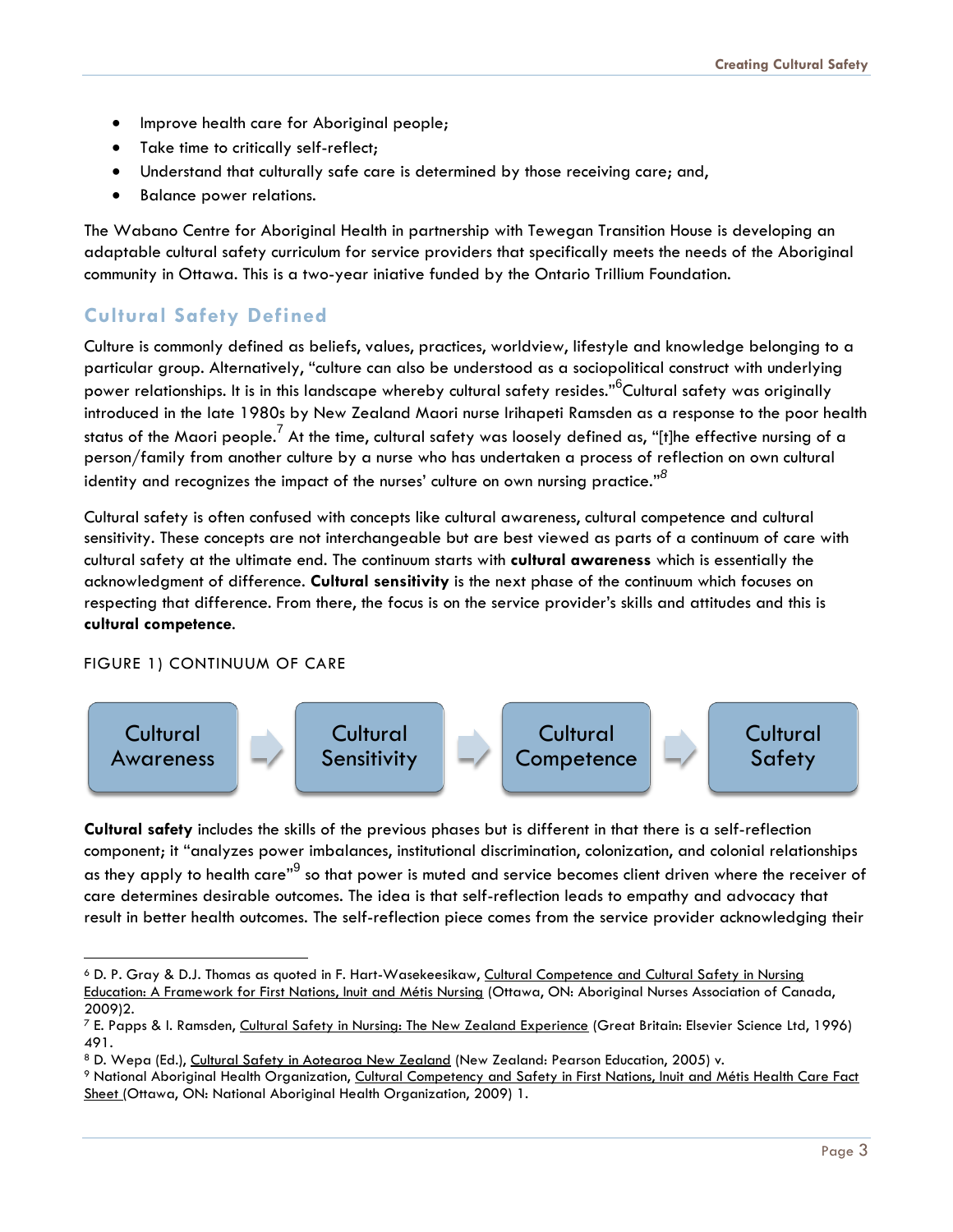own lens. It forces service providers to focus on themselves and analyze how their lens impacts delivery of care, whether positive or negative. The empathy and advocacy promotes and moves toward understanding.

#### <span id="page-4-0"></span>**Rationale**

Care that is culturally safe acknowledges the role of the social determinants of health. According to Health Canada, a study was conducted within treatment centres in Saskatchewan where "lost cultural identity" was the most prominent factor for drug and alcohol abuse among First Nations and Inuit people.<sup>10</sup> Aboriainal people often do not access services, even when required, because they are met with cultural barriers and are not given the opportunity to determine the outcome of care.

Current dialogue on cultural safety typically focuses on the colonial history of Canada, best practices in theory, statistics, and skills. Further dialogue in the areas of: self-reflection, best practices translated into step-by-step practical direction and both professional and organizational evaluation/assessment are useful to advance the conversation and to boost implementation of culturally safe care. More specifically, the following questions must be addressed in the developing curriculum:

- Self-reflection
	- What is self-reflection?
	- How do I self-reflect?
	- How long should I do this?
	- What exactly am I reflecting about?
- Translation of best practices
	- What are the step-by-step protocols in a given situation?
- Evaluation/Assessment
	- How do I know if I am in fact providing culturally safe care?
	- What can I do to ensure that culturally safe practices are maintained?

It is crucial to understand both the historical and contemporary contexts of Aboriginal Peoples because of their important role in current Aboriginal health status. Equally, it is important to understand health care contexts as they are managed primarily by non-Aboriginal people.

#### <span id="page-4-1"></span>**Purpose**

Aboriginal cultural integrity tends not to be highly regarded in Canadian cities; but part of what makes Canada unique is the First Peoples of the land. For Aboriginal Peoples to benefit from all that Canada has to offer, they must feel free to be who they are and to be supported implicitly and explicitly by human service providers (both mainstream and Aboriginal). Support is needed to improve the efficacy of building relationship with Aboriginal Peoples. As establishing trust is the first step in any relationship, particularly a therapeutic one, cultural safety must characterize early exchange.

Wabano and Tewegan Transition House are developing an adaptable curriculum that will enhance cultural safety for Aboriginal Peoples regardless of where they live or with whom they are interacting.

The project will create a foundation to begin creating culturally safe practice in Ottawa in three main areas: law enforcement, child protection and health services. By creating awareness and offering curriculum for

l <sup>10</sup> Health Canada,<http://www.hc-sc.gc.ca/fniah-spnia/substan/ads/index-eng.php>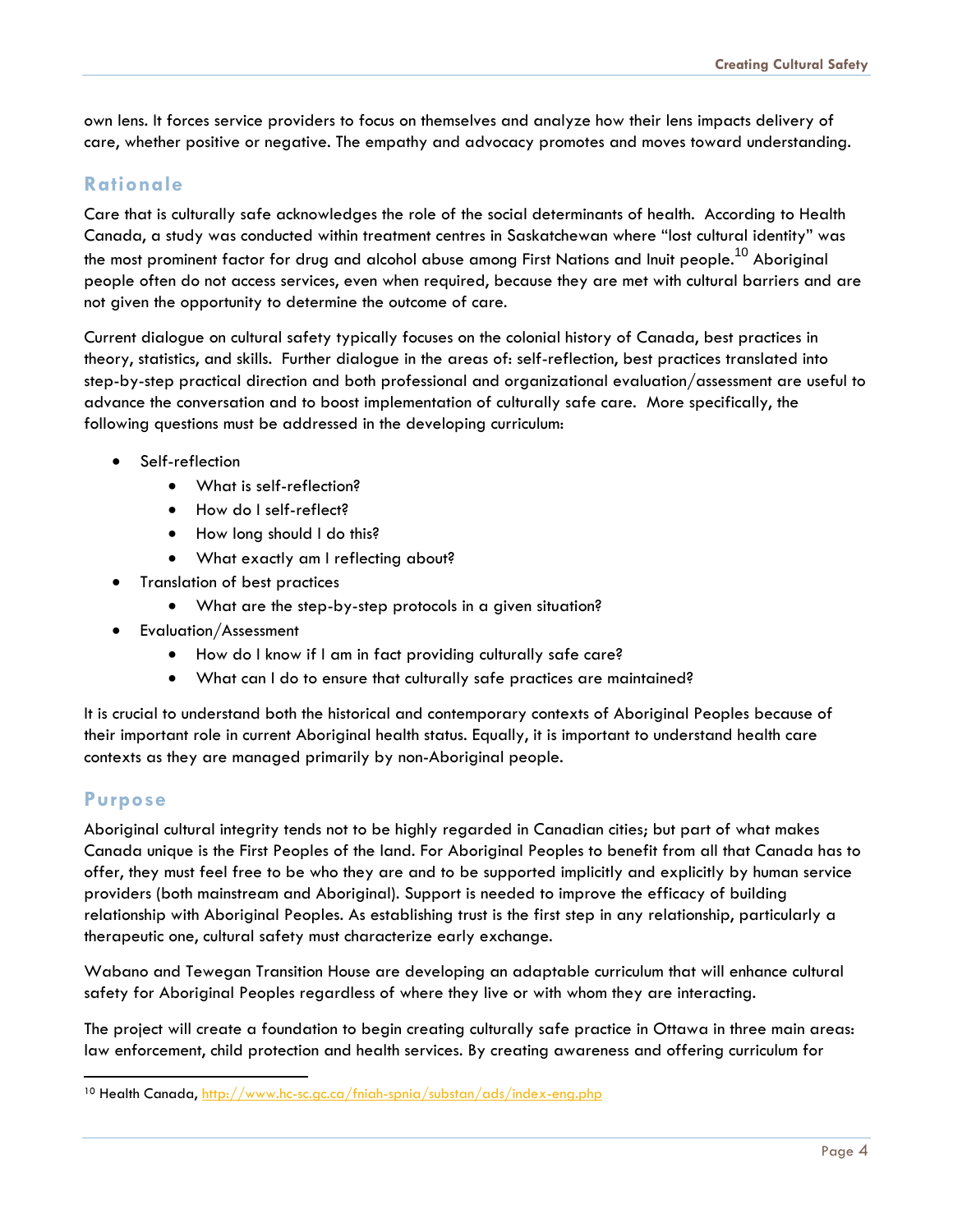service providers on how to interact with Aboriginal clients in a way that decreases barriers and promotes understanding, we will begin to create an environment where Aboriginal Peoples can feel a place of belonging in Ottawa. The practical recommendations generated from this work will guide the development of a curriculum that will:

- Share information about Aboriginal people in Canada, in historical and contemporary contexts;
- Offer a simple, realistic and comprehensive way to support human service providers (i.e. police services, health service providers, social workers, etc.) to interact with Aboriginal people in a way that feels safe to them;
- Be consistent with the many other cultural safety curricula developed in urban centres across Canada while having a unique focus upon Ottawa;
- Provide human service managers with key learning objectives and evaluation tools to assess team performance in the domain of creating and maintaining cultural safety; and,
- Demonstrate the links to strategic action and priorities related to inclusion, equity and service.

*"There is a need for understanding of history and struggles for inclusion and belonging."*

# <span id="page-5-0"></span>**METHODS**

While concrete definitions and explanations are not universal, discourse around cultural safety is not new. Information was therefore gathered in two ways: a literature review of existing materials, and dialogue with service providers and Aboriginal community members in Ottawa. The dialogue was achieved through focus groups, one-on-one interviews and a questionnaire.

To efficiently approach curriculum development from the best starting point, a scan of current cultural safety resources was completed. Materials from Wabano, Wabano partner organizations and other relevant organizations were reviewed; mainly existing materials relating to cultural competency, cultural sensitivity, cultural safety and any existing curricula. A full listing of those resources is included in Appendix A.

As there are virtually no cultural safety information resources specific to Ottawa, it was best to converse directly the Aboriginal population who access service and those who provide service. Four focus groups were held and structured to collect information related to:

- how cultural safety is achieved (both through the physical environment and through human interaction); and,
- lived experiences of culturally unsafe practice to allow for concrete examples.

Focus groups were informal in the sense that open conversation beyond the target areas was encouraged.

As Wabano is leading this initiative, it was natural to have a conversation with our staff first to gauge the current situation in health care as it relates to Wabano. If the curriculum is to be offered by Wabano in the future, we must ensure that our staff are champions in this area. The first focus group was conducted with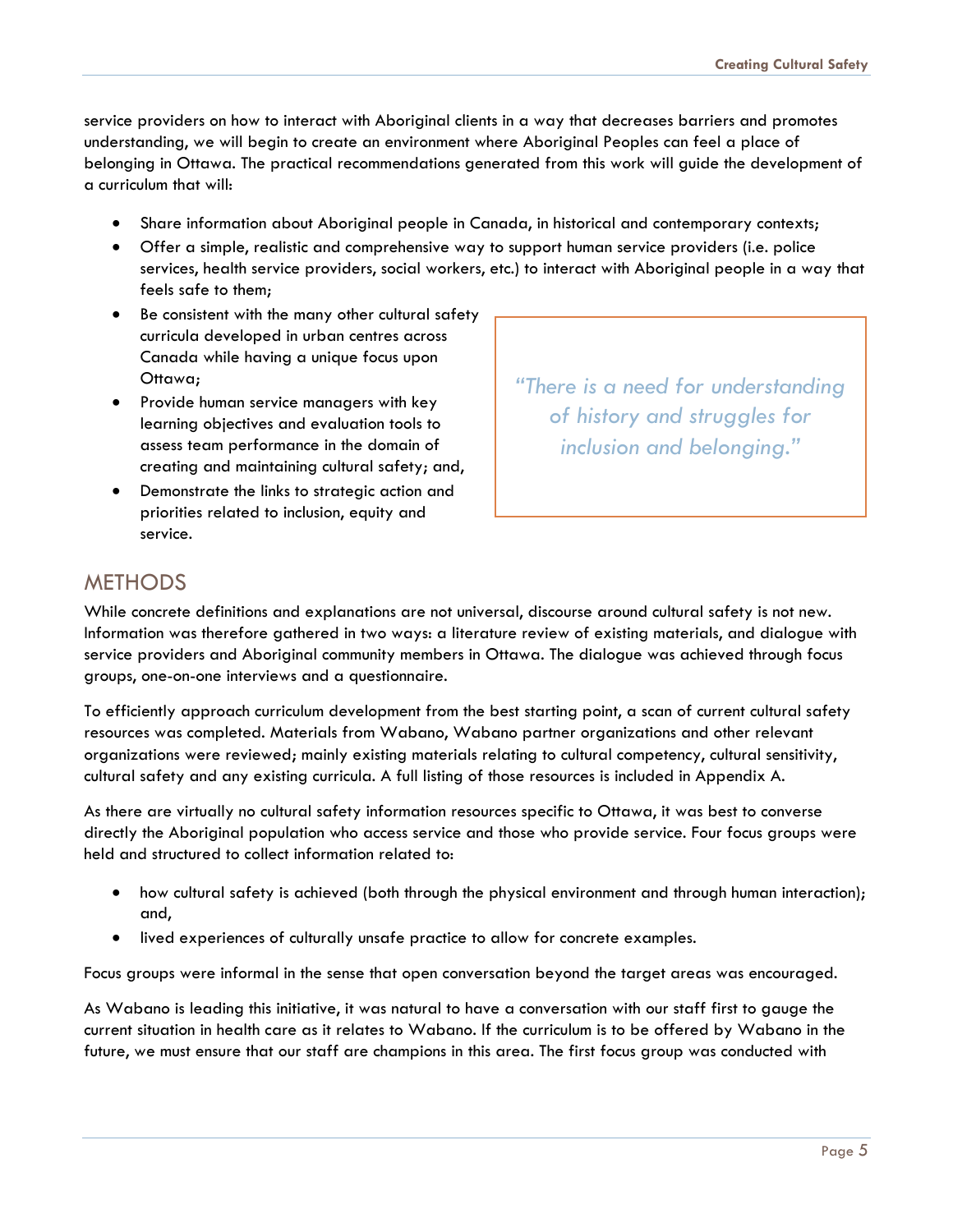approximately twelve Wabano staff from various programs who were selected by managers based on their relevant experience.

To assess health care from the perspective of those who access it, we invited clients (not limited to Wabano) to take part in the second focus group. Approximately six clients from the Aboriginal community participated and were selected purposefully by recommendation of Wabano staff and partners with no emphasis on age or sex. Although a smaller group, a creative and rich conversation resulted.

The third focus group was open to external service providers who work with the Aboriginal community in Ottawa. Because statistics show that there is an overrepresentation of Aboriginal Peoples in law enforcement and child protection, representatives from the Children's Aid Society and the Ottawa Police Service were present. There were eleven participants from various levels (front-line workers and managers) selected by their respective organization liaisons. It was perceived as though participants felt hindered from sharing lived experiences, potentially a result of low comfort levels given that the focus group was held at Wabano.

Connections were established at Ottawa Public Health (OPH) throughout the research phase and an opportunity to hold a fourth focus group at the OPH was offered. This was an important opportunity given that the lived experiences of the service providers in the third focus group were seemed to be withheld or potentially thwarted by the hosting environment. The focus group included ten participants, most of which were public health nurses. The participants were self-selected based on interest with no specific criteria.

A questionnaire was distributed to the 300 mainly non-Aboriginal service providers participating in Wabano's annual Mental Health Symposium in September 2013 (n=44). Because participants were attending various workshops and keynote addresses, the questionnaire was kept very short. Essentially, it asked the same questions the focus groups asked but this was viewed as an opportunity to measure the current understanding of cultural safety. The questionnaire can be found in Appendix B. Most service providers could not correctly define the concept, often alluding to cultural awareness or competence. The questionnaire assisted the research phase by informing the components necessary in the curriculum; for example, basic definitions and explanations.

Throughout the research gathering process, several one-on-one interviews were conducted with members of the Aboriginal community in Ottawa, ranging in age. Basically an extension of the focus groups, the interview discussion was much like the focus group discussions. The participants selected for the one-on-one interviews were identified by Wabano staff, members of the community, partner organizations or were potential focus group participants who felt uncomfortable sharing with groups. A total of eight one-on-one interviews were conducted with the input resting heavily on lived experiences and the emotional consequences of these experiences.

All information was reviewed for opportunities related to the development of a cultural safety curriculum that best aligns with the long term vision of a city where Aboriginal people feel included and culturally safe, where there is an institutional guard of Aboriginal cultural identity. Information was also reviewed for opportunities where the development of the curriculum could help organizations grow and be supported.

#### <span id="page-6-0"></span>LITERATURE REVIEW

Canada's historical relationship with Aboriginal people is an important pillar to understanding the health disparities, inequity and the need for culturally safe care.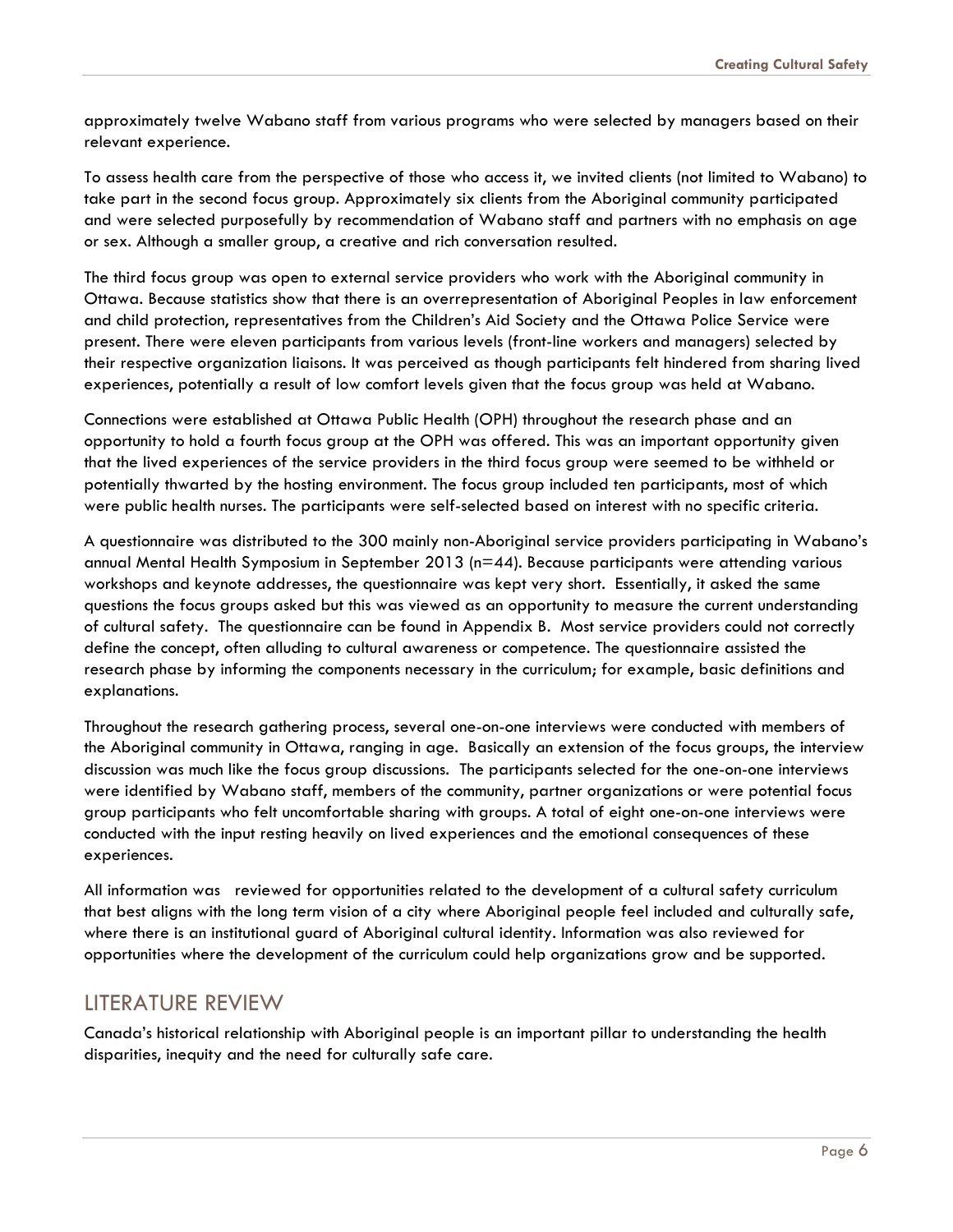Existing literature provides a solid foundation and outlines cultural safety frameworks that focus specifically on two areas: retention of Aboriginal students in health programs in Canada; and, cultural competence curricula for Aboriginal and non-Aboriginal service providers who work with Aboriginal populations. Evidently, existing frameworks and reports focus on cultural safety education two-fold; either by encouraging Aboriginal people to pursue health careers to ensure culturally safe care, or by encouraging cultural safety education and awareness for existing human service providers to increase capacity.

What is missing from the conversation is the practical implementation and evaluation of culturally safe policy and protocol. Much of the literature (excluding curricula) available provides explanations of various terms related to cultural safety, often providing specific examples and offering best practices in theory. This is problematic because it is not always easily translated into everyday situations because each situation is unique given that Aboriginal people, cultures and histories vary. Offering best practice examples on paper are not catch-all solutions.

Cultural safety is indirectly related to better health outcomes; but a more comprehensive how-to practice manual is needed so that there is no mistaking what needs to take place in the interaction between service provider and client. Such a practice manual would offer key phrases or actions to take when a situation clearly feels uncomfortable for either party or when desired outcomes are not achieved.

While statistics and history lessons provide the foundation to understanding the current context with respect to Aboriginal health in Canada, an effective cultural safety curriculum or teaching tool must consider the fact that there are many existing resources that explain, in detail, much of the Aboriginal history in Canada. Much of the literature is academic and provides a lot of content that is easily understood on paper but not necessarily easy to interpret and translate into practice.

In the literature reviewed, very few resources discuss what takes place beyond training. There is very little emphasis on self-assessment and evaluations. This is crucial because culturally safe care cannot be ensured if there is no frame of reference or no way to assess. Research shows that assessments focus on evaluating competence rather than safety. The Best Start Resource Centre prepared an information resource called "Open Hearts, Open Minds: Services that are Inclusive of First Nations, Métis and Inuit Families" that includes both self-assessment and organizational assessment tools to assist with building best practices that are inclusive.<sup>11</sup> An assessment tool is useful because it allows service providers to evaluate whether they have absorbed the training and practice; it however, there is virtually no way to evaluate whether a self-reflection took place.

In most cases, Ottawa was left out of the conversation on cultural safety while there are resources specific to other provinces, territories and major cities in Canada.

# <span id="page-7-0"></span>FOCUS GROUPS

l

The following is an analysis of the four local focus groups and questionnaire. All quotes are drawn from the focus groups and the questionnaire and have purposefully remained anonymous.

For local frontline service providers, cultural safety had four key components: cultural and self-expression; inclusion; history; and power. Cultural safety allows everyone to feel comfortable and able to express themselves wherever they live and engage with community. Safety is created when the connection between

<sup>&</sup>lt;sup>11</sup> Best Start Resource Centre, Open Hearts, Open Minds: Services that are Inclusive of First Nations, Métis and Inuit Families (Toronto, ON: Health Nexus, 2013) 24-25.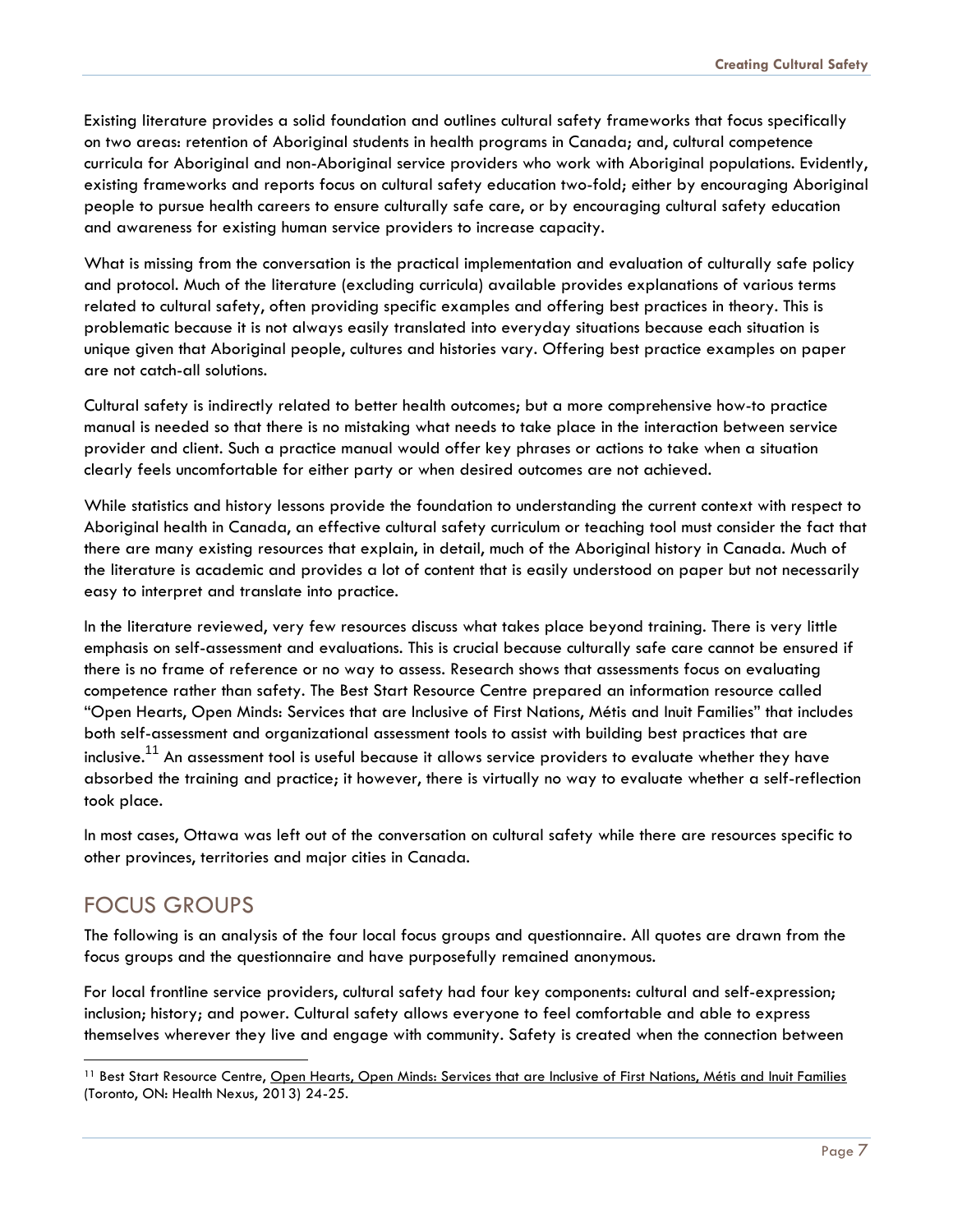historical, social and political contexts and contemporary Aboriginal realities are understood. Safety is facilitated by the recognition that there is an inherent power structure in relationships between client and practitioner, doctor and patient, student and teacher or helper and beneficiary that require conscious approaches to ensure that there is *meaningful* decision making and exchange. Ideally power is created *with* others versus over others.

The structure of Ottawa's adaptable cultural safety curriculum is imagined as a continuum of learning that starts with cultural awareness, builds to cultural sensitivity and leads to skills and action reflected in competency and finally, cultural safety. It is a closed loop that regenerates with continuous self-reflection and learning represented in Figure 2.

#### FIGURE 2) THE CIRCLE OF CULTURAL SAFETY



In the first two phases (awareness and sensitivity), the core cognitive tasks are learning and developing respect. The competency phase is not just about developing and having the skill but about knowing how to use the skills to create positive interactions and environments. The last phase, safety, is a combination of other phases but also where empathy, advocacy and self-reflection create more comfortable exchanges and environments. In this selfreflective phase, assumptions are challenged and may require a return to the cultural safety loop by gaining more knowledge and proceeding through the attitudinal and action phases of development to new levels of safety.

#### <span id="page-8-0"></span>**Cultural Awareness**

Almost all service providers felt that cultural safety was an important part of performing their daily duties and most felt that the need was greatest with respect to cultural awareness as many Canadians do not understand Aboriginal identity, Canadian history, social determinants of health or the need for greater effort toward reconciliation and inclusion of Aboriginal Peoples in Canada. In most cases, service providers felt the cultural safety curriculum should be mandatory in schools and hospitals or should form a part of core professional development. Therefore, the first phase of the curriculum should include the following modules: identity, history and context.

#### <span id="page-8-1"></span>**Identity**

Human service providers need guidance to understand Aboriginal identity including the distinction between major groups (i.e., First Nations, Inuit and Métis) as well as the stark variation *within* groups based upon lived experiences and connection to traditions and community. It is not safe to assume that cultural values are universally known or understood because whether we are traditional, colonized or bicultural, we all enter into a transitional

*"It's important for the service providers to know who we are."*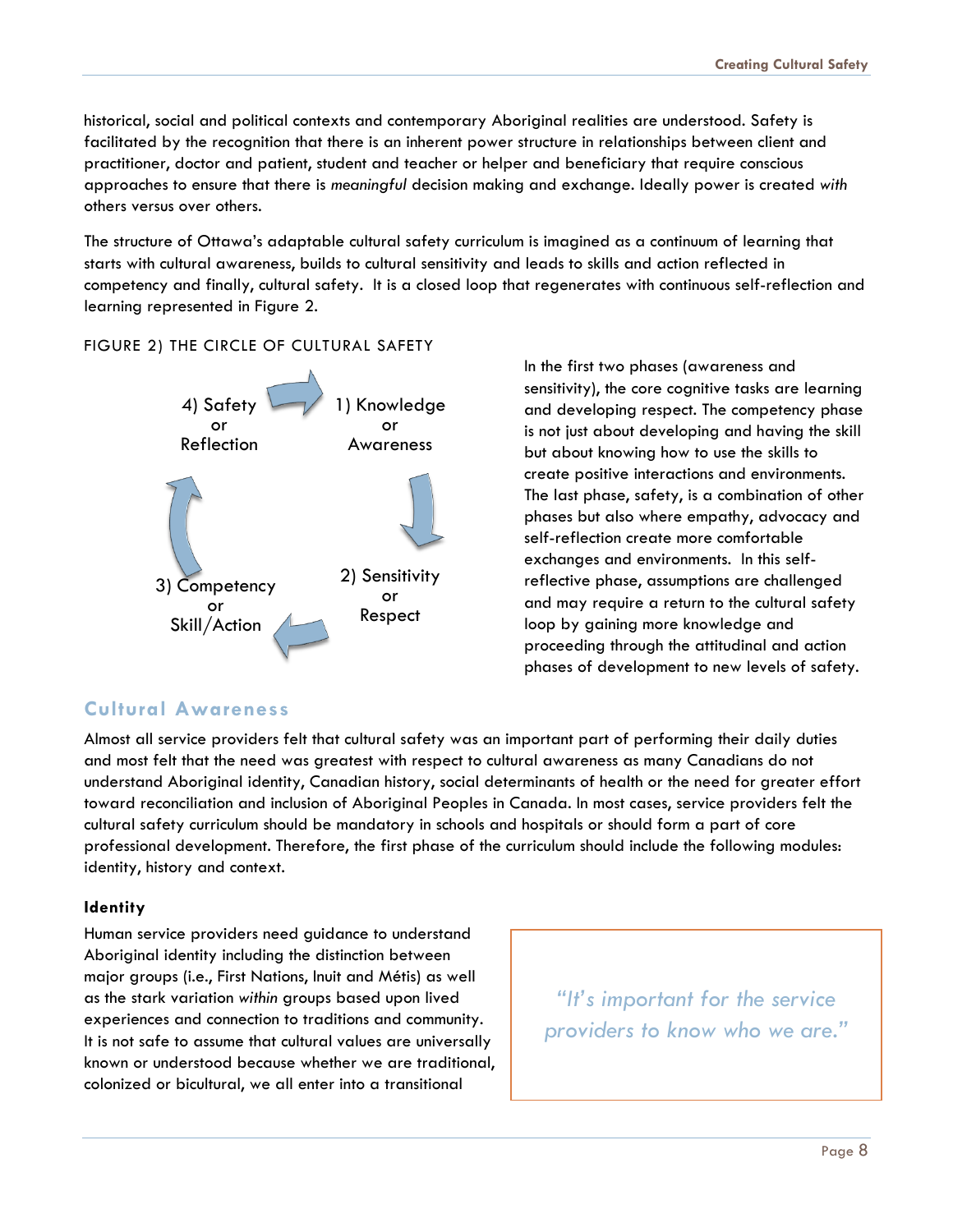space by learning more about our traditional teachings or by figuring out how to maneuver in Euro-Christian Canadian institutions and environments.<sup>12</sup> The categories (i.e., colonized, bicultural, traditional and transitional) are also not very mutually exclusive as they are illustrated in Figure 3. Rather, there can be much more overlap and flow between any of the categories identified. There is no judgment about where Aboriginal people are in this continuum is necessary: *there is a place for everyone*.

#### FIGURE 3) VARIATION IN CONNECTION TO TRADITIONAL CULTURE



Many Aboriginal Peoples have suppressed their identity as a reaction to the residential school system by enrolling their own children in Catholic schools and teaching them Euro-Christian values. This second generation wants to learn their Aboriginal culture and language but feel torn and ashamed, caught between wanting to reclaim their Aboriginal roots and distancing themselves from their parents who believed a complete break with history and tradition was best. They constantly face an identity challenge that must be recognized by service providers, particularly in therapeutic contexts.

Some Aboriginal Peoples from remote, isolated and northern regions may respond non-verbally: these nonverbal cues must be shared so that non-verbal exchanges can occur if they are needed. Other times, it is as simple as climate adaptation. For example, when recently arrived Inuit children from the north feel overdressed, they need the freedom to choose and to self-regulate. Service providers can refer back to the 'Circle of Cultural Safety' and be aware of issues such as this.

l

*"Can you explain to my teacher why I don't need to wear a jacket in the winter? I tried and she won't understand."* 

The spectrum of cultural engagement requires attention to values and behaviors far more than just how people look or sound. Similarly, it is an uncomfortable place for any individual to be expected to represent or to respond to all Aboriginal issues, concerns or cultures. This leads to some Aboriginal Peoples feeling hindered from self-identifying to avoid such awkward expectations or stereotypes, particularly when the subject matter turns to Aboriginal issues.

<sup>&</sup>lt;sup>12</sup> Lafontaine, Alika: "Reconciling Canada: 2017 and Beyond," presented at the Canada 150/2017 Starts Now (CBC/Radio-Canada) regional conference in Saskatoon, Saskatchewan on May 1st, 2013.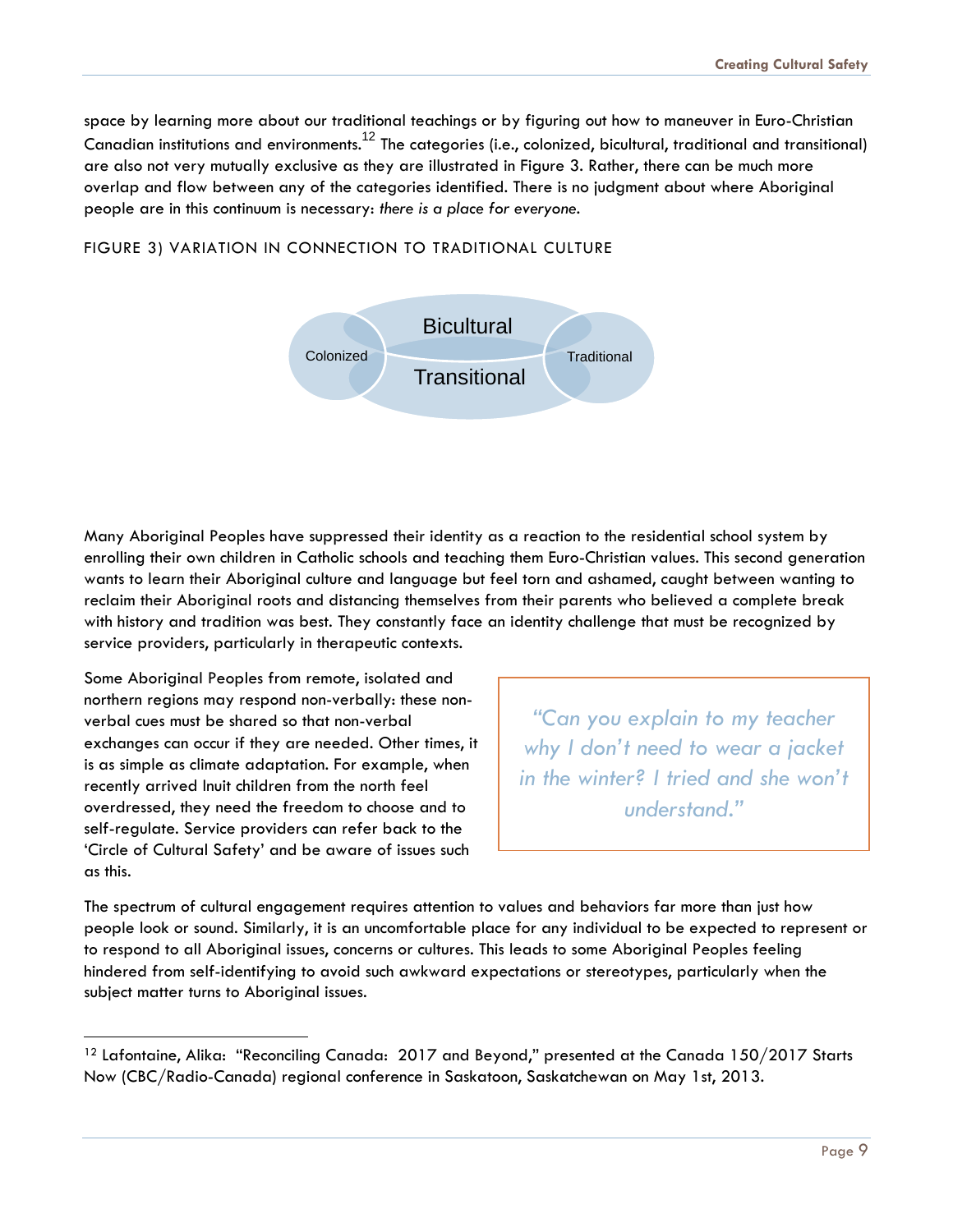Regardless, all those who self-identify should be allowed to connect to Aboriginal community resources if desired and the purpose of any question about identity is not to judge but to provide a safe space for progression toward a different life. Because identity can be so complex, some simple introductory questions might include:

- *"Is there anything that you would like me to know?*
- *"What do you need?"*
- *"Would you prefer to have someone from (Wabano, Minwaashin Lodge, TI, etc) involved?"*

Framing introductory questions this way allows individuals to ask for traditional practices if they need them. These questions should replace *"where are you from"* because belonging is assumed; there is an important distinction between first peoples and new comers that is necessary for reconciliation to be effective. If a ceremony is being offered for anyone, it is important to ensure that people can opt out without judgment. Beyond variety between and within Aboriginal groups, there are very important stories to share and understand.

#### <span id="page-10-0"></span>**History and Context**

When Aboriginal Peoples offer a social context, it is often mistakenly viewed as individual character flaws or more simplistically, poor choices. There is a profound difference between knowing **what is** and understanding **why it is so**. Not enough is known about the impact of residential schools and the "Sixties Scoop" on contemporary Aboriginal families, how powerfully social determinants affect human health as well as the pervasive and the tremendous impact of the Indian Act, colonial policy and churches. Historical trauma has left scars that can trigger discomfort in contemporary urban contexts. For example, references to Christianity (i.e, terms like 'sister', 'father') or environments that remind Aboriginal Peoples of residential schools (i.e., bunk beds, large dining halls, dark corridors) may trigger negative reactions. When determining what might feel like a safe form of spiritual expression, service providers could ask:

- *Where do you find spiritual comfort?*
- *Is there something that I can do to help you feel more comfortable here?*

Similarly, little is known about treaties, land claims and current socio-economic conditions of Aboriginal

Peoples. Understanding treaties, land claims and socio-economic conditions is important given that they are directly related to the historic relationship between Aboriginal Peoples and Canada which is a relationship built on mistrust of mainstream systems and institutions. Many Canadians still share an illadvised belief that Aboriginal peoples are just beneficiaries of government handouts. Ideally, there should be opportunities to suppress stereotypes through experiences and connection *with* Aboriginal people which can be achieved through site visits to both high functioning and stressed communities.

*"Sometimes you are viewed as the 'expert' as a result [of identifying] and others assume you have all the knowledge."*

Recognizing, using and visiting local Aboriginal institutions as a way of becoming familiar with the places where people gather is encouraged. If going into Aboriginal gathering places is impossible, invite ambassadors from these organizations into your organization.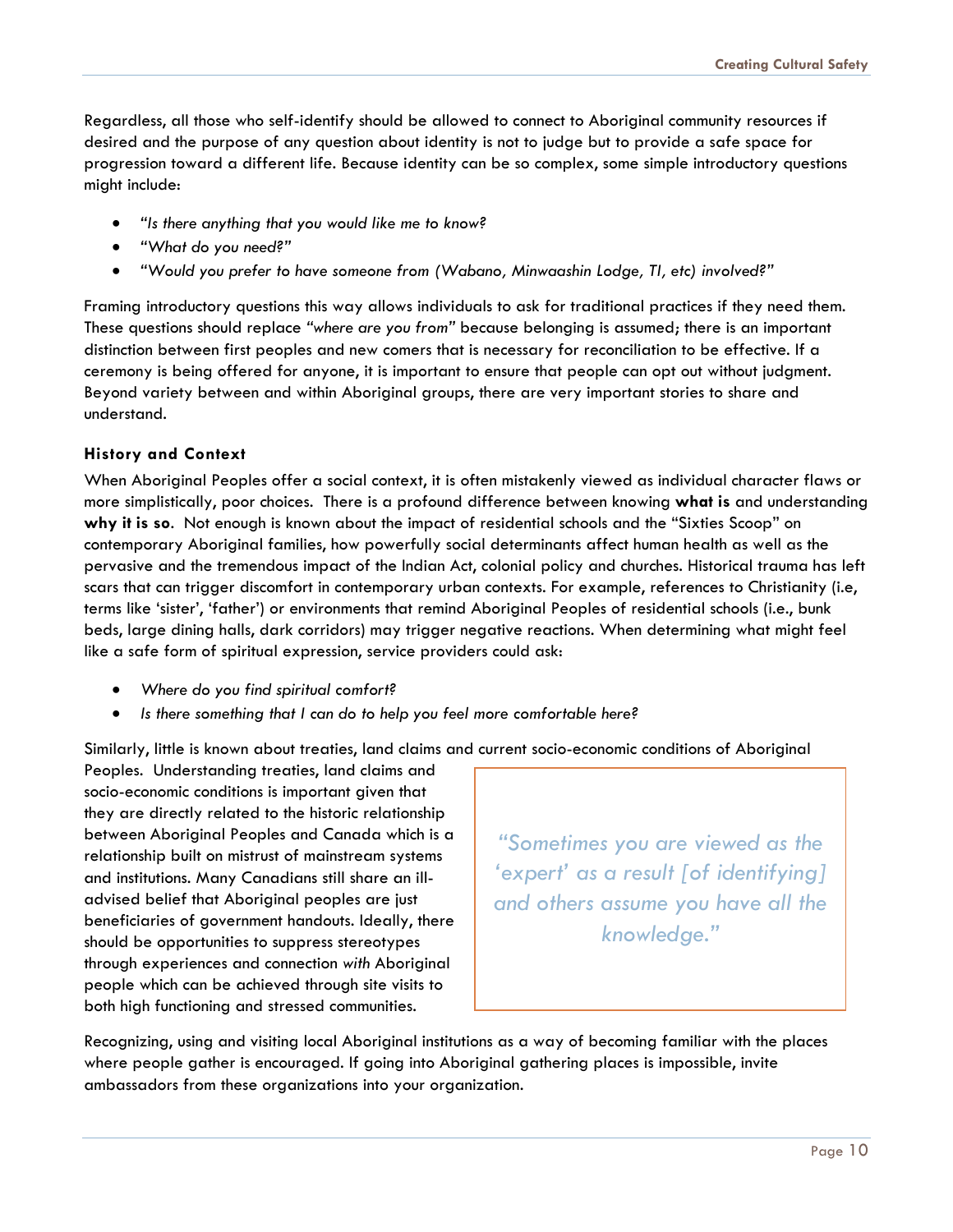## <span id="page-11-0"></span>**Cultural Sensitivity**

Ultimately, Aboriginal people want what everyone else wants; to be respected. Attitude formation and change are key ways to create sensitivity where difference is honored and celebrated. Aboriginal peoples are most respectfully received by an appreciative focus upon their strengths and welcoming, inclusive environments. Some public health discourse requires a decided shift in this regard (i.e., harm reduction efforts), so that the inherent skills and abilities to survive and thrive despite overwhelming odds to the contrary are acknowledged and strengthened.

Inclusion is reflected in public spaces that acknowledge and celebrate differences: a place where everyone feels at home. Institutional guard of Aboriginal culture in Ottawa is rare. There are few roads, schools,

*"In Ottawa, there's Chinatown and Little Italy. But what space do Aboriginal Peoples have?"*

neighborhoods, or other public manifestations. If not whole organizations or neighborhoods, at least, rooms, roads or other spaces could given Aboriginal names or include art or architecture that celebrates Canada's first peoples. With the exception of Victoria Island, Wabano, the Odawa Native Friendship Centre and Tungasuvvingat Inuit, there really are few other public spaces where Aboriginal people have visibility. Although there is a high concentration of Aboriginal people in Vanier, this is related primarily to housing affordability and not any sense of place where culture is celebrated, acknowledged and accommodated.

Familiarity can be amplified with scents (i.e., cedar), paintings, sculptures, artifacts and soothing, warm earth tone colors. Positive energy comes from a smile and the right amount of eye contact<sup>13</sup> to acknowledae presence as well as a structured environment that clearly shows a comfort level with clientele (i.e., discreet monitoring) and open (i.e., barrier and platform free) spaces between reception and the public. Everyone appreciates acknowledgement and warmth that comes with brief eye contact and a smile that says *"you are visible and welcome".* 

Enhancing Aboriginal visibility in Canadian institutions also creates a welcoming inclusive space and is facilitated by having Aboriginal nurses, social workers, doctors, administrators, receptionists, police officers,

paramedics, lawyers, judges, policy decision makers, therapists, dieticians, wardens, border authorities, professors, scientists, teachers, bus drivers, without ghettoizing them to singularly serve other Aboriginal peoples. With respect to child protection, First Nations, Inuit and Métis team members would be ideal to support First Nation, Inuit and Métis children in care. Other ways of enhancing visibility would include a memorial that acknowledges the history of

l

*"We continually search for belonging but don't find it in the city."*

colonization as well as the contemporary contribution and presence of Aboriginal groups. Representation can be in the form of language (i.e., welcome at entrance in an Aboriginal language), pictures and other visual

<sup>13</sup> The duration of comfortable eye contact is highly variable and cues need to be developed to determine how much is enough or too much.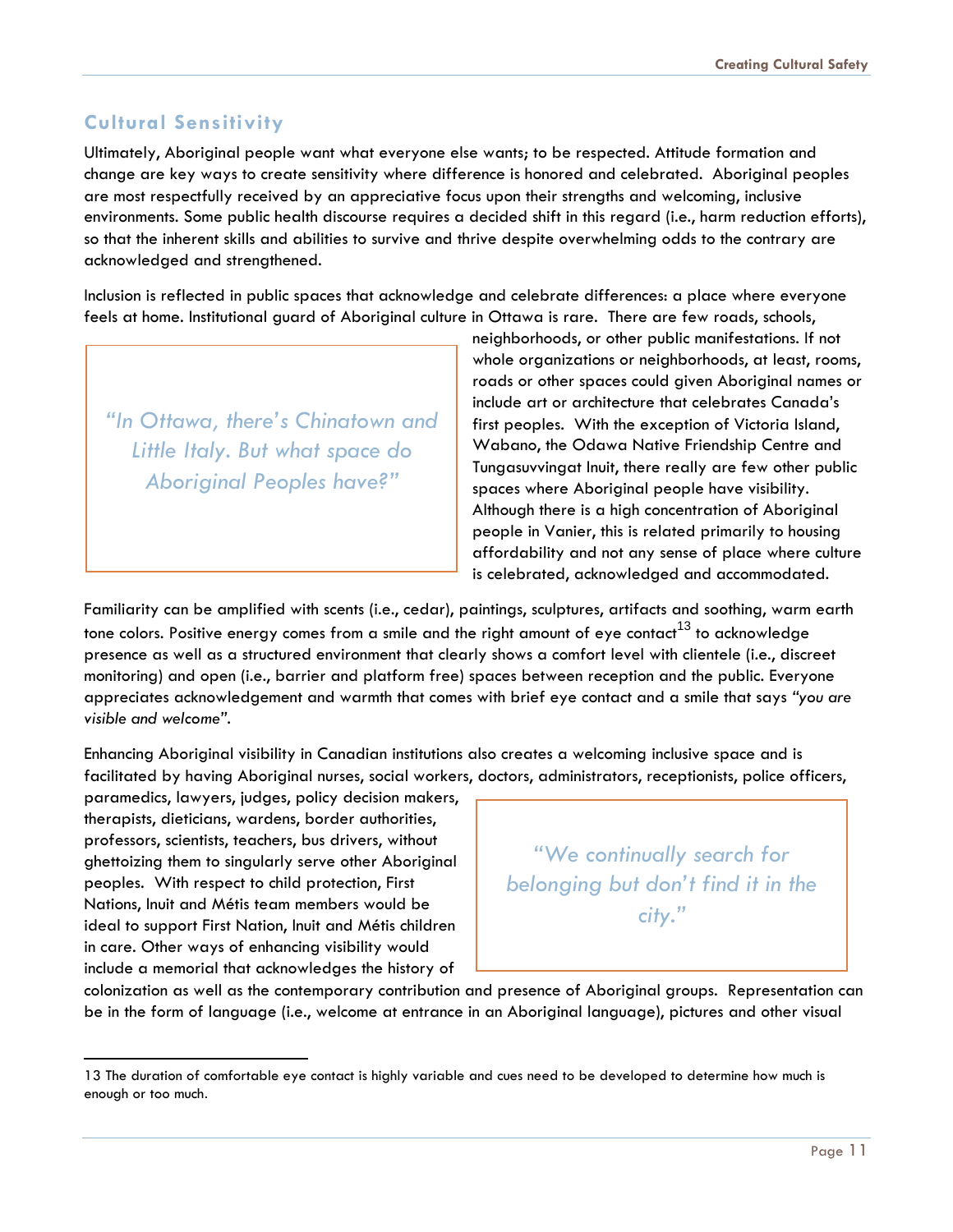ways that have meaning. Being made to feel welcome through architecture, art and respectful reception demonstrates sensitivity.

Some institutions have made linguistic and environmental changes (i.e., CAS Inuit and First Nation pods) that have led to other changes in policy and practice. For example, more flexibility and less formality for meetings with clients allows for exchanges to take place in neutral and natural situations (i.e., coffee shops) or culturally positive (i.e., Wabano) environments. In larger institutional settings, a quiet, confidential space could be created where consideration is given to making Aboriginal clients feel welcomed and comfortable. Such accommodation has the potential to reinforce trust and support desired family outcomes.

Greater opportunity for customized culturally-focused intervention and reinforcement of kinship and community ties are warranted. For example, traditional infant care, particularly family beds, takinagans and moss bags as well as the cultural bias of gender distribution and number of children per bedroom must be known, understood and accommodated or adapted as necessary. A crib is not the place for infant slumber and is completely acceptable for a toddler to breastfeed up to four or five years old or longer. Furthermore, because traditional teachings insist that harvesting is based upon need, food storage is a bizarre concept for those who still participate in subsistence economies.

While progress is being made, child apprehension practices in particular must improve. For example, if constable escort is necessary during apprehensions, it must be possible for them to do so in regular clothing. Legislative flexibility is needed to adjust policy and practice accordingly and the curriculum will identify specific areas for legislative change as well as practice guidelines to strengthen the cultural safety of child protection interventions.

Hospitals, because of their highly technical, fast-paced, emotionally charged, high volume atmospheres would do well with client advocate/helper/navigators present who can support any literacy or translation issues. When helpers are absent, technical language should be replaced with clear, simple and easily understood terms and multiple or complex questions broken down into simple ones. When speaking, do so clearly and ask the client if they feel comfortable in their understanding. Of course, situational factors must be taken into consideration. Emergency room staff have very little time for self-reflection and may have to act promptly to save lives. A very quick way to open a conversation about culture would be to ask *"Is there something that you want me to know?"* This makes it easier on the service provider as some questions can feel intrusive and some people don't like to self-identify.

If the hospital chapel, with its altar, is the only place for spiritual expression, it automatically excludes and triggers anyone who has been spiritually or culturally abused at the hands of the church. Ideally, a cedar lodge would *also* be available, particularly in hospitals, but any where that spiritual guidance and ceremony is needed (i.e., family counselling, incarceration, celebrations, long term care and hospice settings). Families should be able to gather, smudge or engage in ceremony when illness, imminent death or birthing is taking place. The transition to and from the spirit world is a very important one for many Aboriginal peoples and often extended families are present.

#### <span id="page-12-0"></span>**Cultural Competency**

While there is value in knowing and respecting difference, service providers must know how to act and react in the moment. In this phase, it is about the quality of the action. Much of the skill in this phase is about building and *maintaining* trusting relationships. Processes must be adapted to unique circumstances and meet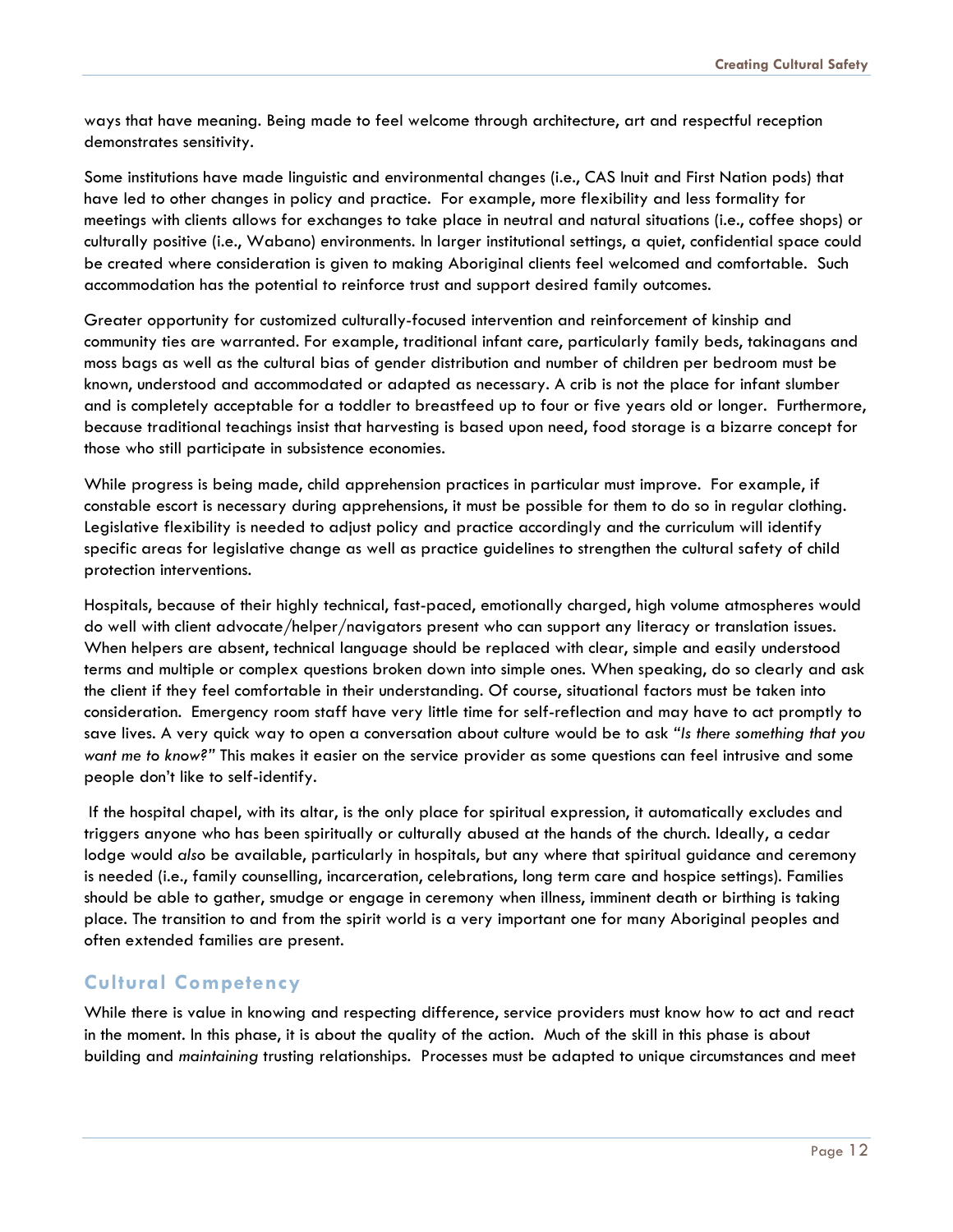clients where they are and at their pace. For example, formal systems of identification (i.e., birth certificates, driver's licenses) may not be well known or understood.

In the early stages of a therapeutic relationship, it is imperative to establish trust. If personal histories are characterized by trauma, then exceptional efforts are needed and the widest breadth of choice should be offered. Respect is best communicated in non-judgmental approaches that are inclusive. The focus of training should not be about what "I want" or what "I expect" as the service provider but rather about what will work better and provide support. Service providers need guidance to deal with the fear and mistrust to create an environment where authentic questions are asked and answered, non-judgmentally, without assumption. Service providers also need a curriculum that promotes growth, understanding and support so that it is not regarded as another training program in addition to existing mandated training.

If there is any hint that the interaction is not progressing in the desired direction, authenticity is best. Many service providers are earnest in their efforts to create cultural safety but lack the essential skills or prompting questions that would facilitate positive interactions. It is perfectly legitimate through any process that is obviously uncomfortable to ask the client: *"what would make the process easier"?* Skilled communication is key to guaranteeing cultural safety. Relationships exist in

# *"I sense that this is not working, what should we do next?"*

the realm of communication and rebuilding them requires an exchange of ideas verbally and non-verbally, knowing when to speak, when to listen and when long silent pauses and open ended questioning are appropriate for disclosure.

Some contexts require a fine filter to learn if or when a service provider even needs to speak at all. Service providers should take care to ensure that the spirit and intent of all questions are beneficial and be prepared to respond to why the information is needed. If it is not absolutely necessary, do not ask. Ideally, service providers could speak in or greet clients in an Aboriginal language: for example, opportunities exist for people to learn Inuktitut for free in Ottawa. In other scenarios, what is not said is just as important. For example, smoking cessation programs must always acknowledge the sacred place of tobacco rather than singularly viewing it as a commercial public health hazard.

Listening is less confrontational: someone who is present, paying close attention and listening is seeking first to understand and this builds trust. The curriculum will offer guidance on when and how to best lead into sensitive conversations as well as the necessary tools to use positions of authority to create power *with* clients rather

*"Let's work WITH communities and build relationships."*

than *over* them. Clients want to be engaged in decisions about their health and their lives. The curriculum will have a clear practice component where service providers are guided to check their assumptions, ask appropriate questions in appropriate ways and the role of intonation will be illustrated. When personal or professional limitations are exceeded, referrals will be encouraged.

Ultimately, a regularly updated, wide variety of partnerships developed through the use of the Aboriginal Outreach Network will offer clear referral systems that provide two services for one point of contact. For example, when dealing with exploitation of women, it is useful for police to have Minwaashin Lodge's contact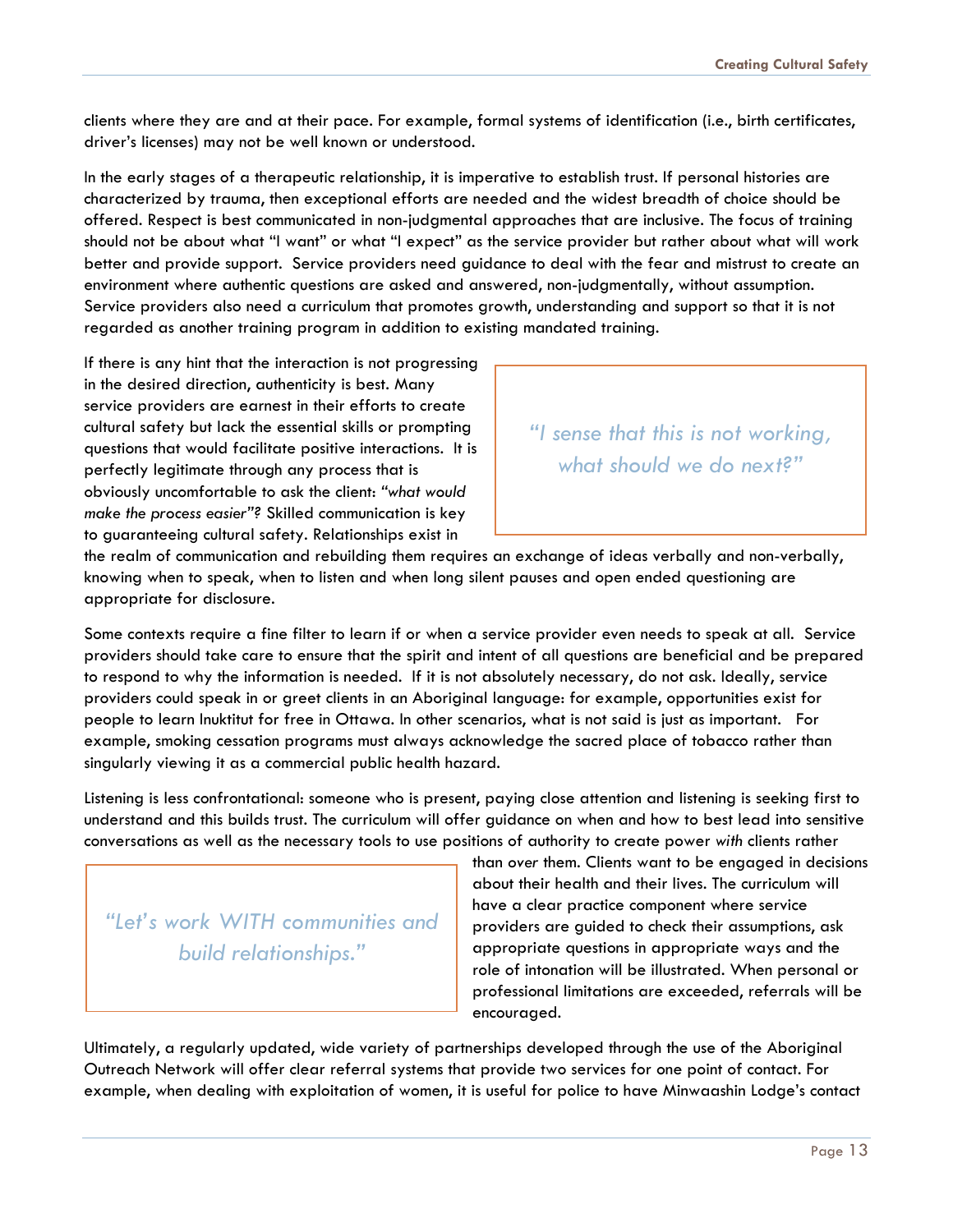information to ensure that victims get connected to the resources that they need. Even in stressed, hurried and under-resourced environments where some may not have the knowledge, skills or time necessary, limitations must be recognized and quick solutions readily available through referral networks and partnership resources that are useful.

Aboriginal liaisons, working committees and individuals will never singularly have all the answers. The curriculum must clarify who to call under what circumstances and how to facilitate these partnerships. Because questionnaire respondents were almost evenly divided on whether or quantity or quality of service was a priority in their work place ( $n=44$ ), resolving this essential dilemma means that the curriculum must also include quick referral options for those where quantity of service is a priority.

#### <span id="page-14-0"></span>**Cultural Safety**

By this stage, human service providers are masters at recognizing and creating conditions where trust can be established and have an almost automatic reflex to check their own assumptions. Their interactions with clients are characterized by empathy and compassion reflected in the tone of their speech as well as the degree that clients are meaningfully engaged in decisions that impact their lives. There are very few tools to support the self-reflective loop that characterizes this phase. Open-ended questions could be helpful such as *"Was that okay?" "Was there something that could have made it better?"* but creating conditions where empathy and advocacy can prevail requires a more systematic way of evaluating knowledge, attitudes and skills.

Once basic awareness and competency are established, cultural safety was highlighted as the most impactful phase of the continuum where empathy and advocacy exist. Self-reflection is often what is missing from current cultural safety curricula and guidance in this area is needed. For example, it is incomprehensible for someone who has never been homeless to truly understand the experience; therefore, best to avoid saying *'I understand'* in response to any information shared by a homeless person. Instead, it would be better to express empathy with another assertion that illustrates that you are motivated to advocate on their behalf. Ultimately, if something does not feel right or is not working well, support is needed to clarify what to do (or not do) next. Service providers want to know how to get from competence to safety appropriately. Central to this journey is accepting that empathy is created by listening, learning and creating the space for facilitating and advocating a client driven intervention.

#### <span id="page-14-1"></span>RESOURCES AND REFLECTION

Service providers were clear that there is a need for an articulated vision for the curriculum and its implementation where greater clarity is stated about how it will contribute to amplified voice and visibility of and reconciliation with Aboriginal peoples in Ottawa. The details of how, where and with whom inclusion and reconciliation must be created and maintained would form an integral part of the vision. There was a distinct call for safety curricula to be mandatory at all levels of the organization including management, integrated into strategic priorities and form a part of the core curriculum in schools and core professional development opportunities (particularly in hospitals). With respect to the practical aspect, three strategies were suggested:

- experiential learning opportunities;
- tool kits; and,
- e-learning modules.

Providers were clear that fact-filled, overloaded lecture formats will not enhance relationship building skills. While a PowerPoint presentation may be useful for a select few, *all* learning styles must be accommodated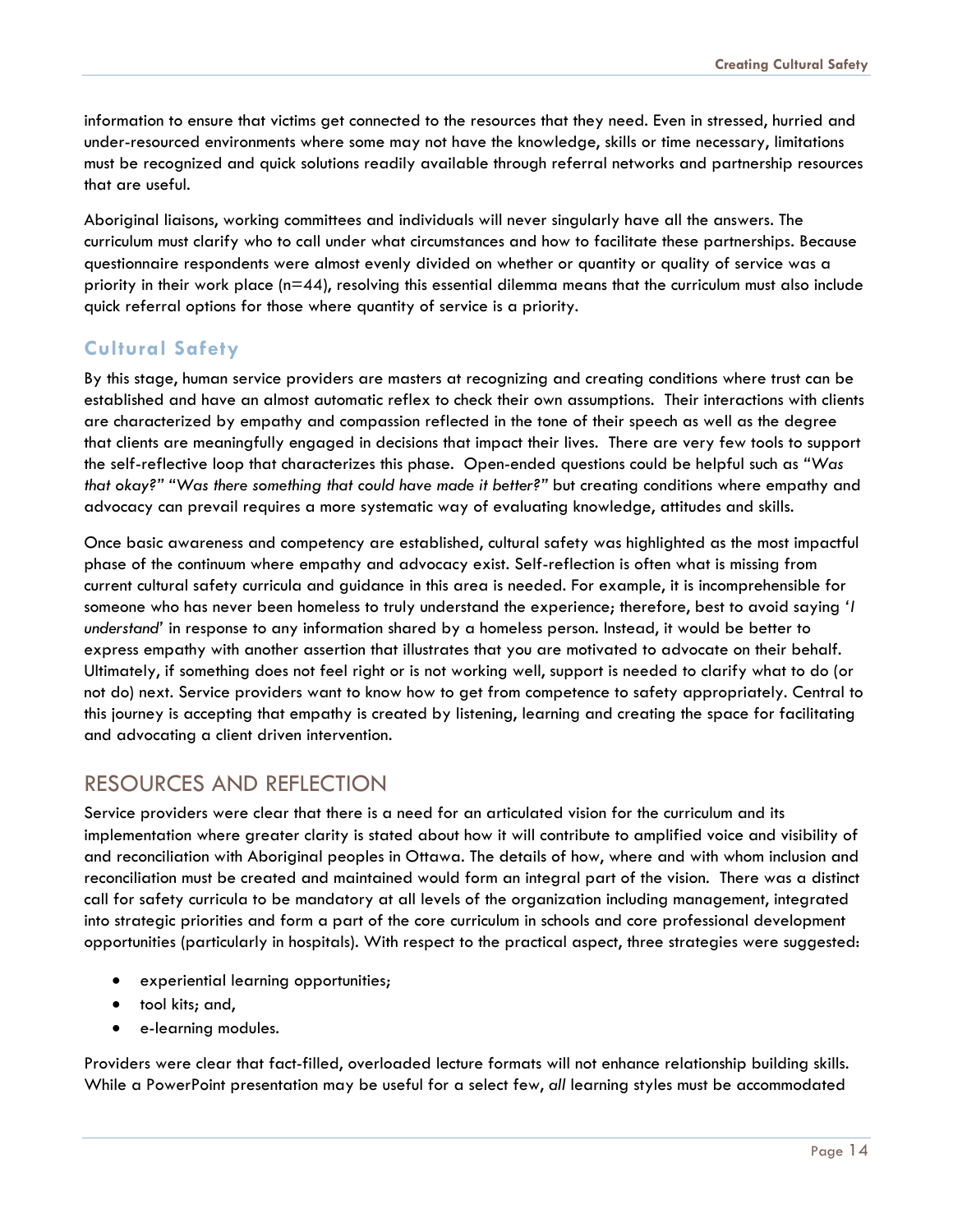and the curriculum should be characterized by play, fun, ease, celebration, interaction and experience *in real time* as well as take full advantage of a system of low cost, continuous learning at teachable moments on a daily basis (i.e., daily e-messages with a point of clarity or discussion).

In the best case scenario, *experiential* learning would erase stereotypes, focus on similarities and share the voices and experiences of all (i.e., toddlers to Elders). There is always a space of overlap between groups where we share common values as mothers, fathers, men, women and young people. Everyone wants to be valued and appreciated for who they are, hopes to

*"I want to feel like I'm going home."*

create safety and security for their families or to grow to reach their potential and it is in these shared spaces that rapport and relationship begin. Experiential learning could be facilitated by outreach efforts, expanding and strengthening partnerships, as well as mentorship and volunteer opportunities where allies could work with Aboriginal peoples. Coming together in the spirit of sharing and building relationship would offer a nonthreatening way to share lived experiences, ask questions and seek guidance. Reconciliation can be fostered in creative ways by allowing for early positive experiences between Aboriginal children and public service agents (i.e., child participation in police graduation ceremonies). Curriculum models considered valuable for adaption included the Flower of Power exercise where various types of social exclusion are illustrated experientially.<sup>14</sup>

In addition, Aboriginal cultures should be profiled and visible at more celebrations, social events and festivals (i.e., film, seasonal and multicultural) at a wider variety of locations (i.e., schools and police stations) and not just at the Solstice Festival or the increasingly popular Aboriginal Awareness Days in June. Each year city teams have the opportunity to go to Ottawa City Hall during Aboriginal Awareness Days to visit booths and watch demonstrations. Alternatively, service providers could visit a community and interact in informal settings where Aboriginal people feel *"at home*".

The curriculum must include e-learning tools to accommodate staff turnover and variable schedules even though the opportunity for conversation may be lost. For law enforcement agencies, the inclusion of case law and real-life examples are most effective and illustrative. **Cultural safety must also be woven into other curricula with increased representation and visibility of Aboriginal peoples in media and training opportunities.** Care must be taken when using various media to ensure that distortions and negative stereotyping are not reinforced and recognize and use the influence of media on political priorities.

The curriculum should offer guidance regarding the kind of promotional materials or strategies that are best suited for select groups (i.e., posters work for some, but not others). The curriculum should include insights about food sources, consumption and storage, hunting and harvesting practices (i.e., use of guns), family structures (i.e., multigenerational and lone head of households), nonverbal cues, spirituality and ceremonies (i.e., fasting), and the traditional kinship supports often absent in the city. Collective care of children in remote and rural communities is not always applicable in Canadian urban environments. At last, focus group participants would like the curriculum to offer opportunities for an *exchange* of knowledge as well as improved relationship.

l

<sup>14</sup> <http://web2.uvcs.uvic.ca/courses/csafety/mod2/media/flower.htm>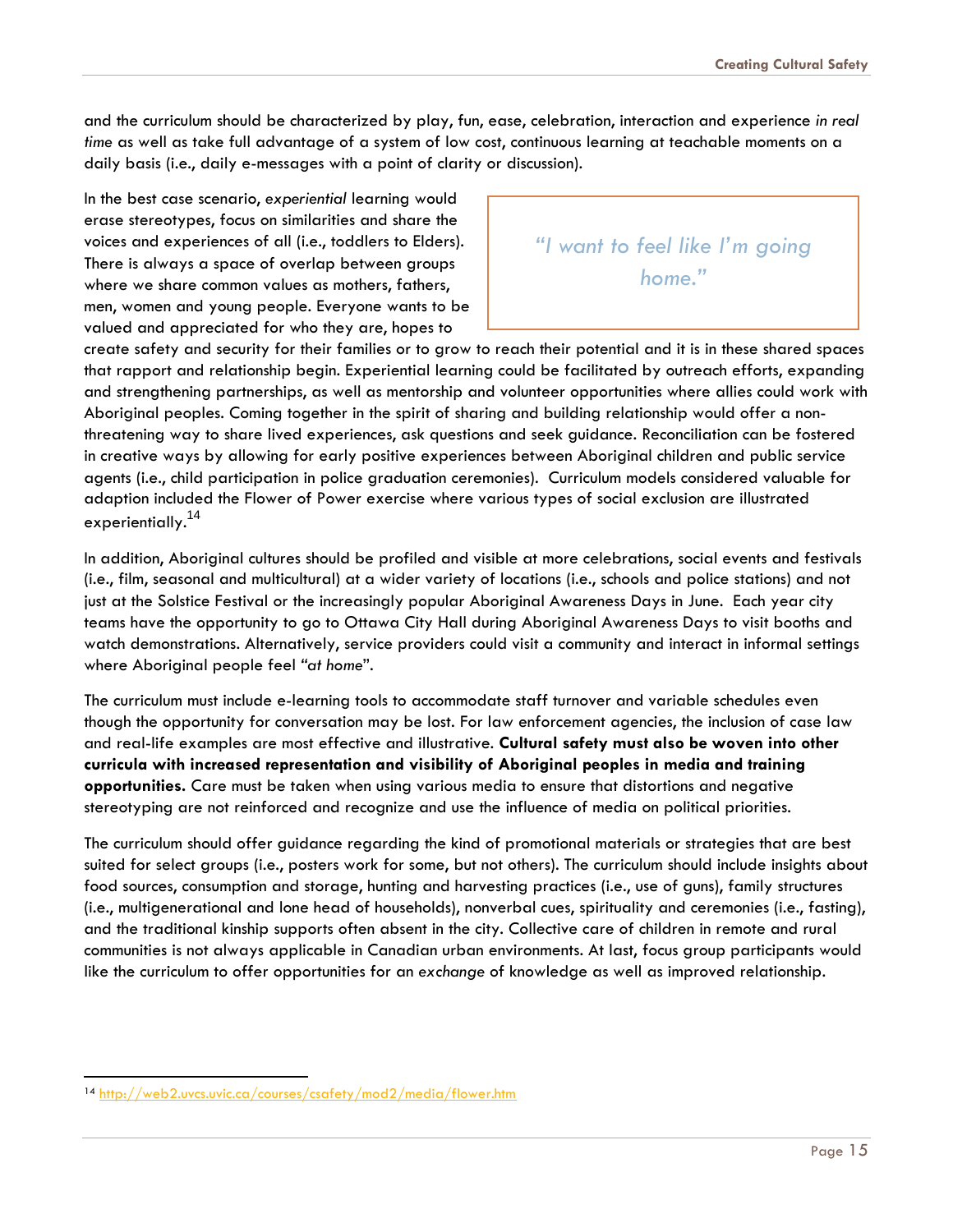#### <span id="page-16-0"></span>**Readily Available Tools, Resources and Opportunities**

Many programs, tools and opportunities exist to support the first phase of awareness that include a wide range of readily available resources such as:

- The Ottawa Inuit Children's Centre's school based discussions about culture;
- The Children's Hospital of Eastern Ontario's lunch and learn series;
- Neighbourhood committee meetings as a space for sharing;
- Aboriginal liaisons and working committees regionally;
- The Flotilla for Friendship:
- Values checklists for human service providers;
- Regularly scheduled staff meetings as a space for sharing;
- Social media;
- Whole texts on creating healing environments and other cultural sensitivity curricula;
- **•** Human libraries;
- Historical city resources on cultural groups;
- Inuit Awareness training kits (Nunavut Sivuniksavut, Inuit Tapirit Kanatami, Tungasuvvingat Inuit) presented by students with Inuit game demonstrations and inukshuk workshops;
- Scores, potentially hundreds of films, books, articles and other resources are readily available from the National Film Board, Canadian Broadcasting Corporation (CBC), Amazon and the internet including but not limited to:
	- One Dead Indian: The Story of Dudley George and Ipperwash (a made for television movie);
	- Where the Spirit Lives (drama) and We Were Children (documentary) about children's experiences at residential school ;
	- Alanis Obomsawin's documentary Kanehsatake: 200 years of Resistance;
	- Zacharias Kunuk's film Atanarjuat: The Fast Runner;
	- **.** Andrée Cazabon's documentary Third World Canada;
	- Paulette Reagan's book Unsettling the Settler Within;
	- Dr. Martin Brokenleg's collected papers and lectures;
	- Jane Middleton Moz's books and resources;
	- Lyn Gehl's Ally Bill of Responsibilties (http://www.lynngehl.com/my-ally-bill-ofresponsibilities.html);
	- $\bullet$  CBC's 8<sup>th</sup> Fire: Aboriginal Peoples, Canada and the Way Forward with host Wab Kinew.<sup>15</sup>

Other programs that amplify inclusive, anti-oppressive practice would also have value and could be adapted (i.e., CAS' Power Circle<sup>16</sup> and social class role plays where the skills of each social class can be illustrated and appreciated). The core parts of the curriculum that should be mandated and those that are not mandated have not been determined at this stage of curriculum development however, it was suggested that nonmandated topics might be better suited to e-learning modules (experiential, books, video).

l

<sup>15</sup> <http://www.youtube.com/watch?v=xmYu-Wppp3c> <http://wabkinew.ca/tag/8th-fire/>

<http://www.cbc.ca/8thfire/2012/03/wab-kinew.html>

<sup>&</sup>lt;sup>16</sup> See Appendix C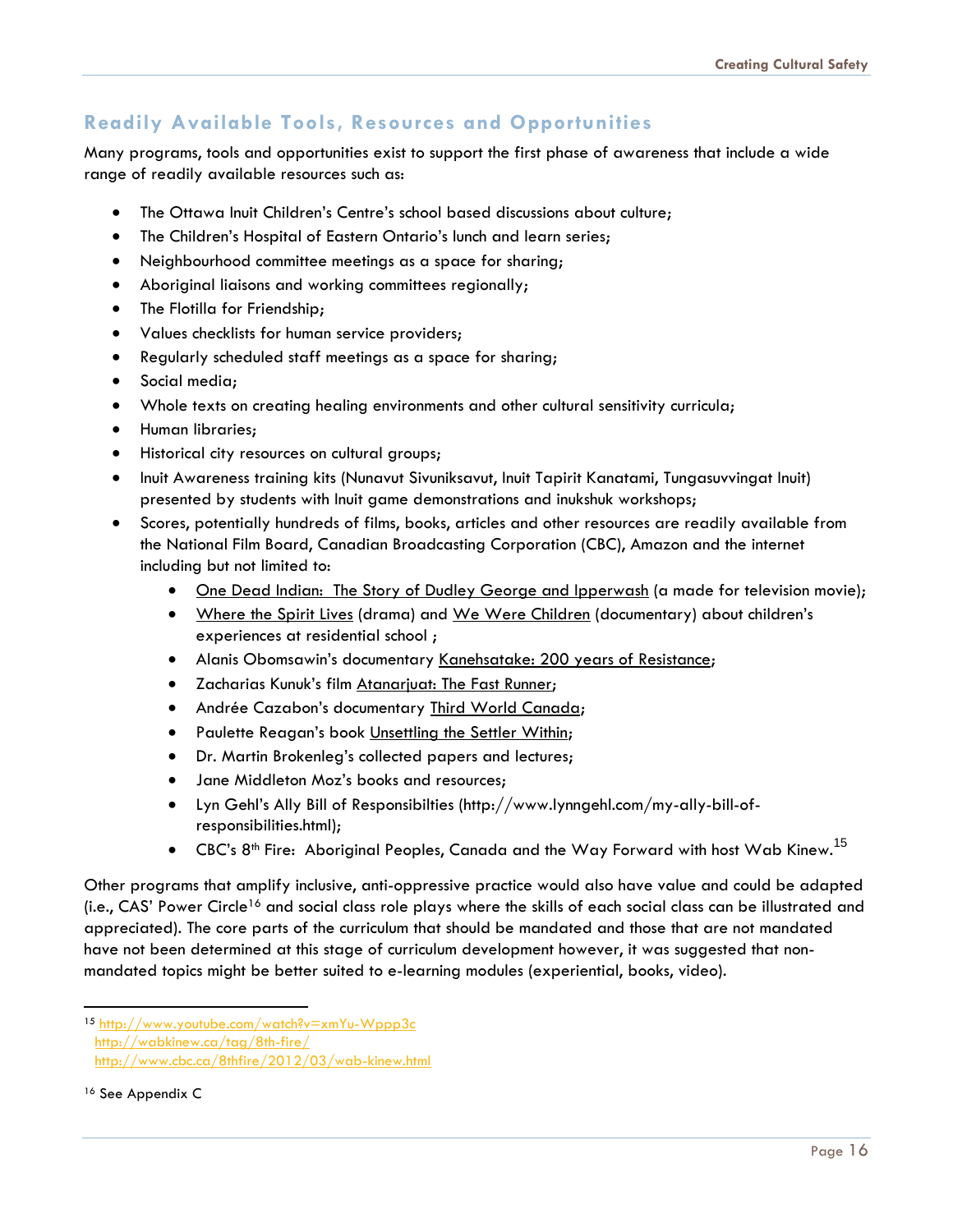#### <span id="page-17-0"></span>**Systematic Self and Organizational Assessment**

There is wide variation in Canadian knowledge of and experience with Aboriginal communities and an adaptable curriculum that responds to this diversity is needed. Assessment tools are needed to ensure that individuals are streamed into the curriculum at appropriate stages. Some practitioners feel comfortable that they are practicing cultural safety; however, this may not always be the case. Assumptions must always be checked.

Often there are no consequences for racist practice and policy and victims go away quietly, resigned to the Euro-Christian domination of many Canadian institutions. Therefore, non-compliance or no-shows for scheduled appointments may be more about feeling unsafe than about lack of integrity. Similarly, key indicators that could alert service providers to the role and influence of the social determinants of health, especially poverty, are needed so that the context of individual circumstance is addressed more holistically. The Health Equity Impact Assessment (HEIA)<sup>17</sup> administered provincially may be a useful tool as is or adapted to support advancing knowledge about and skills to address determinants of health.

The curriculum and its implementation will also require assessment. Users should be asked to answer the following questions:

- *Did the experience change your views? If so how?*
- *What resources/experiences/information was most useful?*
- *Is there anything that you will share with others? If so what?*

Some suggest practice evaluations to determine if service providers are capable of offering cultural safety. Part of the process of creating cultural safety will also require the deconstruction of current policy and practice to isolate problematic areas as well as weave Aboriginal culture into existing organizational tools and strategic priorities (i.e., fostering at CAS under the broader umbrella of kinship to include community). Organizational assessments would be necessary to determine to what degree operations promote reconciliation with and inclusion of Aboriginal peoples at all levels (i.e., including management). Do policies and protocols understand and respect Aboriginal values and does religion, social class or other culturally

influenced interpersonal communication (i.e., body language) impact service delivery? Assessment tools would support teams to recognize and frame interventions with the social determinants of health in mind and use a strengths based focus and appreciative inquiry when working with Aboriginal families and individuals. Assessment would check racism in the workplace and service delivery in Canadian institutions.

*"We could tell stories and interact with each other."*

 $\overline{a}$ 

<sup>17</sup> <http://www.health.gov.on.ca/en/pro/programs/heia/>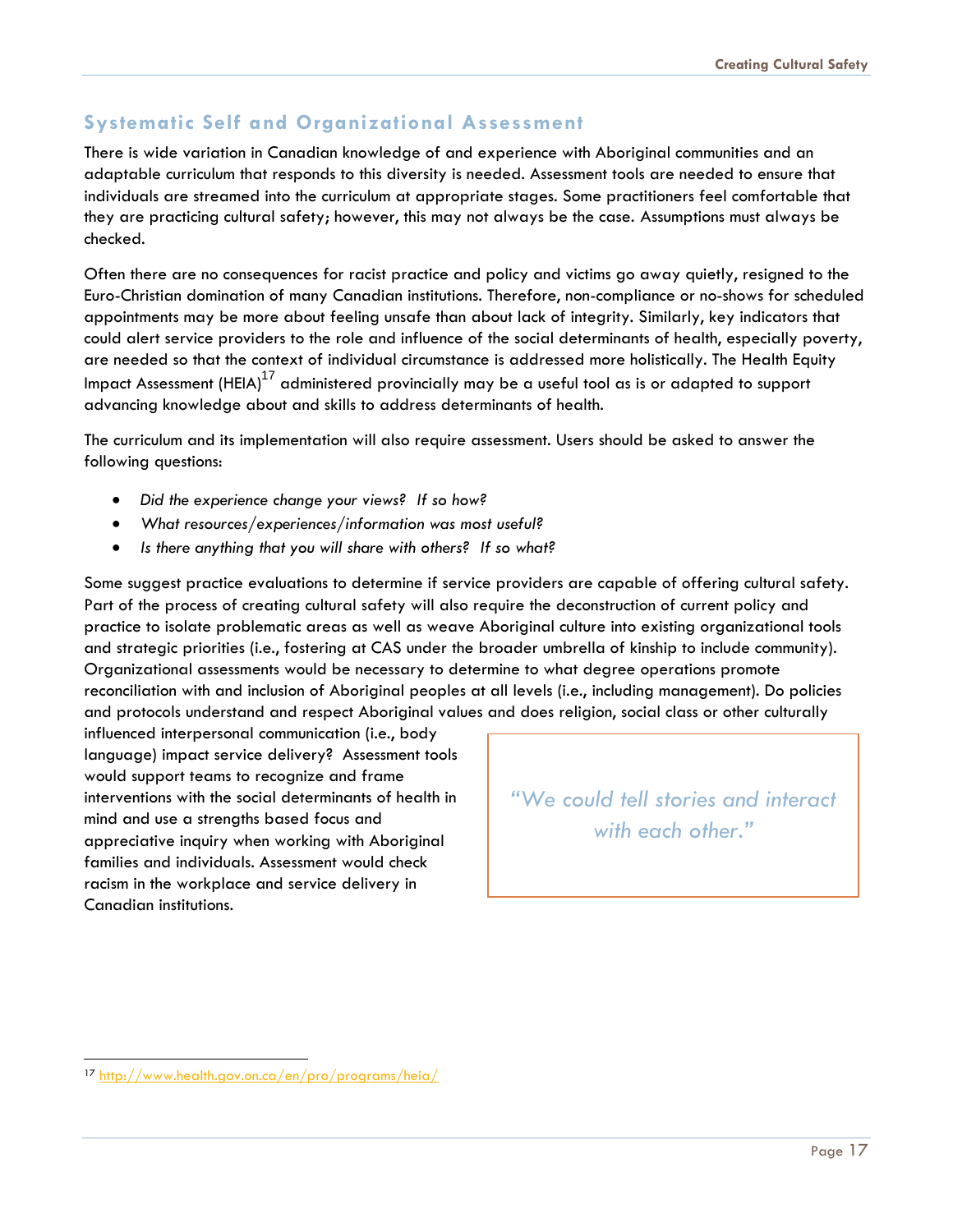## <span id="page-18-0"></span>RECOMMENDATIONS

In no order of priority, the parameters for curriculum development are clear.

- 1. The curriculum should **suit a variety of contexts, needs and learning styles**.
- 2. There is a distinct preference for **learning to occur organically and experientially** with a reconciled relationship between Aboriginal Canadians and others as a natural byproduct.
- 3. Care must be taken to use or adapt **readily available resources and regularly scheduled events** as teaching tools and opportunities.
- 4. Awareness begins with an understanding of Canadian **history**, variation in Aboriginal **identity** and the powerful influence of **social context** upon individuals. Resources will be made available but the curriculum will focus on the social context.
- 5. Clear guidance with practical, step-by-step approaches to **creating welcoming interactions and inclusive spaces** must form a part of the curriculum.
- 6. Skills required for **building and maintaining trusting relationships** must form a large part of the curriculum with opportunity for practice and self-assessment.
- 7. **Partnerships will be fundamental** to creating and advancing culturally safety and the curriculum should identify what partnerships are needed and appropriate for a variety of scenarios.
- 8. At last, born of the curriculum, an **organizational and practice self assessment tool** must emerge to hold Canadian institutions to account for their climate of cultural safety.

# <span id="page-18-1"></span>CONCLUDING REMARKS

Ultimately, Aboriginal Peoples want to be known, visible and have a voice in Canadian society and this forms the foundation for cultural safety to flourish in Ottawa and beyond. Many other Canadian institutions and urban centres are advancing the discourse on cultural safety but in terms of practical application, there is much work to be done. Ottawa's curriculum will move toward the application of knowledge and skills with real life illustrations, demonstrations, stories and experiences that advance understanding and reconciliation. A vision of cultural safety in Ottawa is required to guide curriculum development.

Aboriginal identity *is complex* and cannot be assumed based on appearance. In addition to physical differences, there is wide variation in connection to traditional culture. While no individual can have all the information about each of the three distinct groups as well as the differences within groups, they can and should have access to a resource guide that directs them to partners who can help navigate toward cultural safety in practice and policy. There has rarely been a better time in Canadian history for Aboriginal peoples to take their rightful place 'at the table.'

We thank our partner Tewegan Transition House, and the Ontario Trillium Foundation for funding such an important project.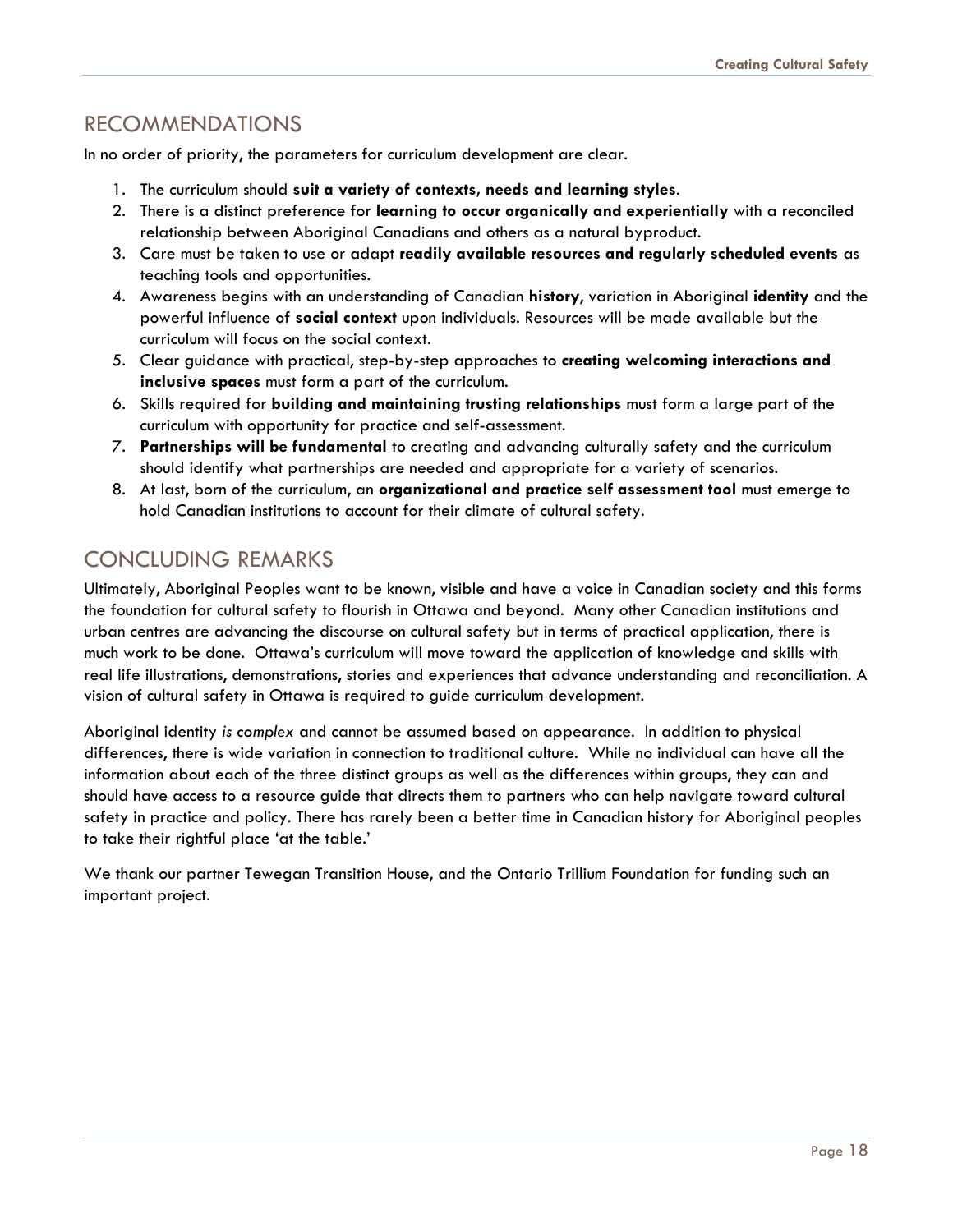## <span id="page-19-0"></span>APPENDICES

#### <span id="page-19-1"></span>**Appendix A – References**

Baba, L. (2013). Cultural safety in First Nations, Inuit and Métis public health: Environmental scan of cultural competency and safety in education, training and health services. Prince George, BC: National Collaborating Centre for Aboriginal Health. Retrieved from [http://www.nccah](http://www.nccah-ccnsa.ca/Publications/Lists/Publications/Attachments/88/CIPHER_report_EN_web.pdf)[ccnsa.ca/Publications/Lists/Publications/Attachments/88/CIPHER\\_report\\_EN\\_web.pdf](http://www.nccah-ccnsa.ca/Publications/Lists/Publications/Attachments/88/CIPHER_report_EN_web.pdf)

Best Start Resource Centre. (2013). Open hearts, open minds: Services that are inclusive of First Nations, Métis and Inuit families. Toronto, ON: Health Nexus. Retrieved from [http://www.beststart.org/resources/rep\\_health/OHOM.pdf](http://www.beststart.org/resources/rep_health/OHOM.pdf)

Brascoupé, S., & Waters, C. (2009). Cultural safety: Exploring the applicability of the concept of cultural safety to Aboriginal health and community wellness. Journal of Aboriginal Health, 05(02), 6-41. Retrieved from [http://www.naho.ca/documents/journal/jah05\\_02/05\\_02\\_01\\_Cultural.pdf](http://www.naho.ca/documents/journal/jah05_02/05_02_01_Cultural.pdf)

Brokenleg, Dr. M. (2013, September). Culture and Healing. Lecture conducted from the Wabano Centre for Aboriginal Health, Ottawa, ON.

Children's Aid Society. (2012). Exemplifying the sacredness of relationality: An evaluation of the partnership between the First Nation, Inuit, and Métis service providers and the Children's Aid Society of Ottawa. Ottawa, ON: Children's Aid Society.

City of Ottawa. (2010). Diversity snapshot: Aboriginal peoples (First Nations, Inuit, Métis). Ottawa, ON: City of Ottawa. Retrieved from [http://ottawa.ca/sites/ottawa.ca/files/attachments/ottpage/aboriginal\\_en.pdf](http://ottawa.ca/sites/ottawa.ca/files/attachments/ottpage/aboriginal_en.pdf)

Cultural Safety Working Group, & First Nation, Inuit and Métis Advisory Committee of the Mental Health Commission of Canada, (2011). "One focus; many perspectives" A curriculum for cultural safety and cultural competence education. Calgary, AB: Mental Health Commission of Canada. Retrieved from <http://www.mentalhealthcommission.ca/English/node/5281>

Hart-Wasekeesikaw, F., et al. (2009). Cultural Competence and Cultural Safety in Nursing Education. Ottawa, ON: Aboriginal Nurses Association of Canada.

Health Council of Canada. (2007). Health care renewal in Canada: Measuring up?. Retrieved from Health Council of Canada website: [http://www.healthcouncilcanada.ca/rpt\\_det.php?id=168](http://www.healthcouncilcanada.ca/rpt_det.php?id=168)

Health Council of Canada. (2012). Empathy, dignity, and respect: Creating cultural safety for Aboriginal people in urban health care. Toronto, ON: Health Council of Canada. Retrieved from [http://www.healthcouncilcanada.ca/rpt\\_det.php?id=437](http://www.healthcouncilcanada.ca/rpt_det.php?id=437)

Indigenous Health Advisory Committee, & Office of Health Policy and Communications, (2013). Indigenous health values and principles statement. Ottawa, ON: Royal College of Physicians and Surgeons of Canada. Retrieved from

[http://www.royalcollege.ca/portal/page/portal/rc/common/documents/policy/indigenous\\_health\\_values\\_p](http://www.royalcollege.ca/portal/page/portal/rc/common/documents/policy/indigenous_health_values_principles_report_e.pdf) [rinciples\\_report\\_e.pdf](http://www.royalcollege.ca/portal/page/portal/rc/common/documents/policy/indigenous_health_values_principles_report_e.pdf)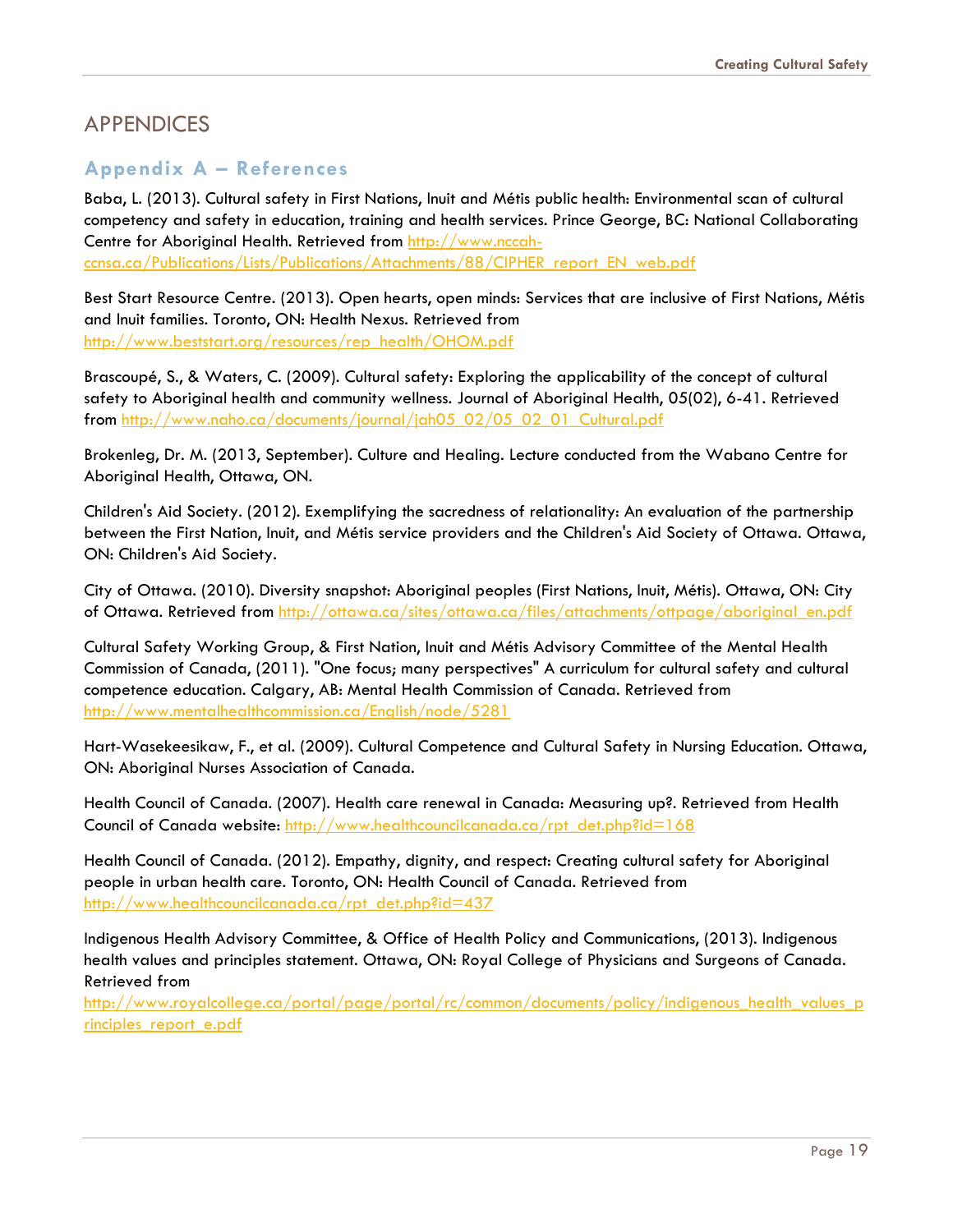Indigenous Physicians Association of Canada. , & Royal College of Physicians and Surgeons of Canada, (2009). Cultural safety in practice: A curriculum for family medicine residents and physicians. Ottawa, ON: IPAC-RCPSC. Retrieved from<http://www.aht.ca/images/stories/ACSI/IPAC-Cultural-Safety.pdf>

IPAC-RCPSC Advisory Committee. (2009). First Nations, Inuit, Métis health core competencies: A curriculum framework for continuing medical education. Ottawa, ON: IPAC-RCPSC. Retrieved from <http://www.aht.ca/images/stories/ACSI/IPAC-Core-Competencies.pdf>

National Aboriginal Health Organization. (2008). Cultural competency and safety: A guide for health care administrators, providers and educators. Ottawa, ON: National Aboriginal Health Organization. Retrieved from<http://www.naho.ca/documents/naho/publications/culturalCompetency.pdf>

National Aboriginal Health Organization. (2009, April).Cultural competency and safety in First Nations, Inuit and Métis health care fact sheet. Retrieved from <http://www.naho.ca/documents/naho/english/factSheets/culturalCompetency.pdf>

National Native Addictions Partnership Foundation. (2011).Working with First Nations people: Culturally safe toolkit for mental health and addiction workers literature review. Prince Albert, SK: National Native Addictions Partnership Foundation. Retrieved from [http://nnapf.com/working-with-first-nations-people](http://nnapf.com/working-with-first-nations-people-culturally-safe-toolkit-for-mental-health-and-addiction-workers-literature-review/)[culturally-safe-toolkit-for-mental-health-and-addiction-workers-literature-review/](http://nnapf.com/working-with-first-nations-people-culturally-safe-toolkit-for-mental-health-and-addiction-workers-literature-review/)

Papps, E., & Ramsden, I. (1996).Cultural safety in nursing: the New Zealand experience. International Journal for Quality in Health Care, 08(05), 491-497.

Shah, Dr. C. (2012). Preparing Ontario's health sciences students for Aboriginal cultural safety: environmental scan. Toronto, ON: Anishnawbe Health Toronto. Retrieved from <http://www.aht.ca/images/stories/ACSI/Executive-Summary-Environmental-Scan.pdf>

Shah, Dr. C. (2012). Aboriginal cultural safety initiative. Retrieved from [http://www.aht.ca/aboriginal](http://www.aht.ca/aboriginal-culture-safety)[culture-safety](http://www.aht.ca/aboriginal-culture-safety)

South West Local Health Integration Network. (2010).Aboriginal cross cultural reference for health care providers. London, ON: South West Local Health Integration Network. Retrieved from <http://southwestlhin.on.ca/WorkArea/showcontent.aspx?id=5310>

Statistics Canada. (2011). NHS Aboriginal population profile, 2011 . Retrieved from <http://www12.statcan.gc.ca/nhs-enm/2011/dp-pd/aprof/index.cfm?Lang=E&fpv=10000>

T. Rowe (Ed.), (2013). Health professionals working with First Nations, Inuit, and Métis consensus guideline. Journal of Obstetrics and Gynaecology Canada (Vol. 35, Num. 6, pp. 1-48). Ottawa, ON: Society of Obstetricians and Gynaecologists of Canada. Retrieved from [http://sogc.org/wp](http://sogc.org/wp-content/uploads/2013/06/gui293CPG1306ErevE.pdf)[content/uploads/2013/06/gui293CPG1306ErevE.pdf](http://sogc.org/wp-content/uploads/2013/06/gui293CPG1306ErevE.pdf)

Tait, Dr. C. (2011). Ethical toolkit: Building honorable and equitable relationships. Retrieved from <https://ethicaltoolkit.ca/content/home>

Wepa, D (Ed.), (2005). Cultural safety in aotearoa new zealand. New Zealand: Pearson Education.

Wiebe, P. K., van Gaalen, R. P., Langlois, K., & Costen, E. (2013). Toward culturally safe evidence-informed decision-making for First Nations and Inuit community health policies and programs. Pimatisiwin: A Journal of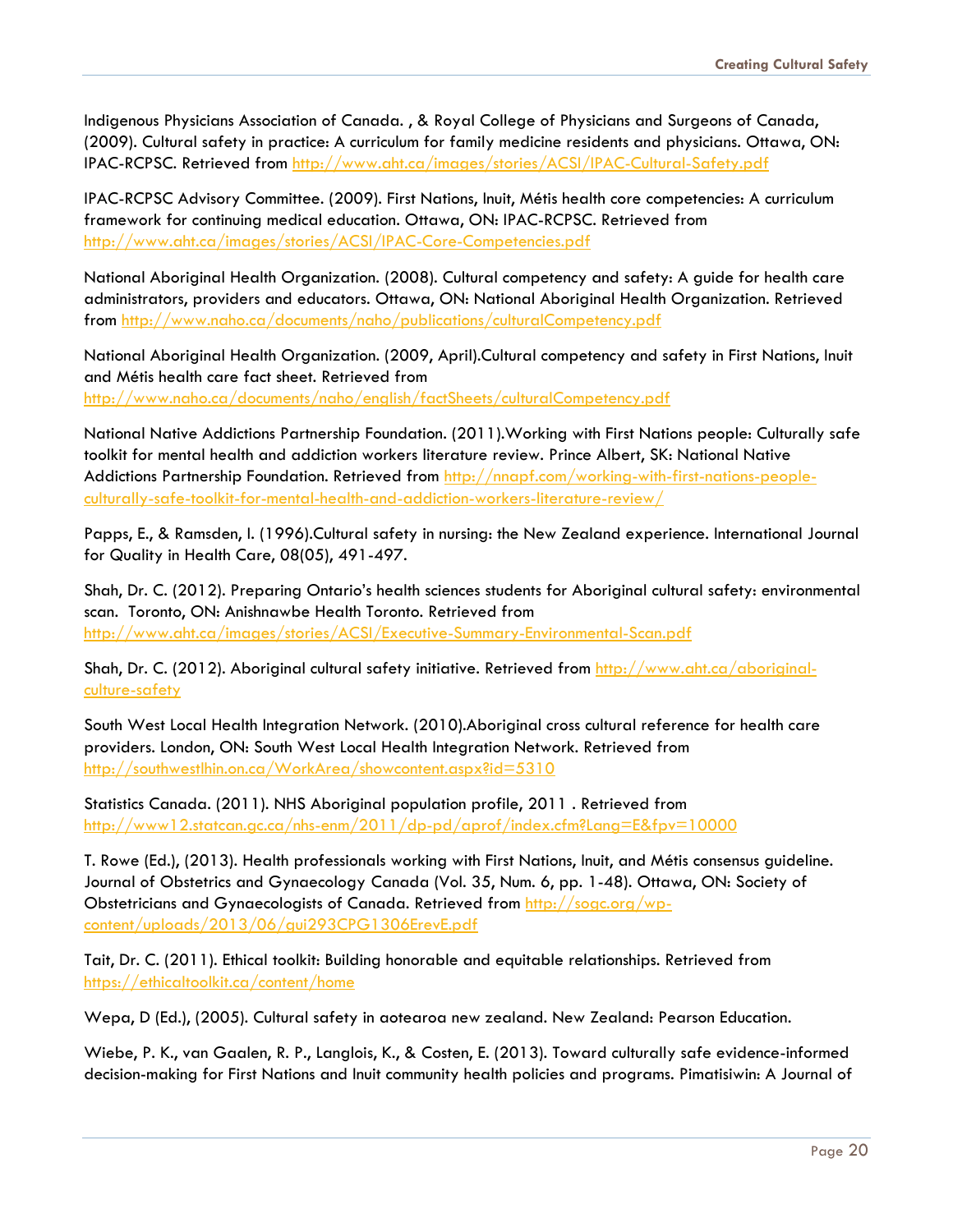Aboriginal and Indigenous Community Health, 11(1), 17-26. Retrieved from <http://www.pimatisiwin.com/online/wp-content/uploads/2013/07/02Wiebe.pdf>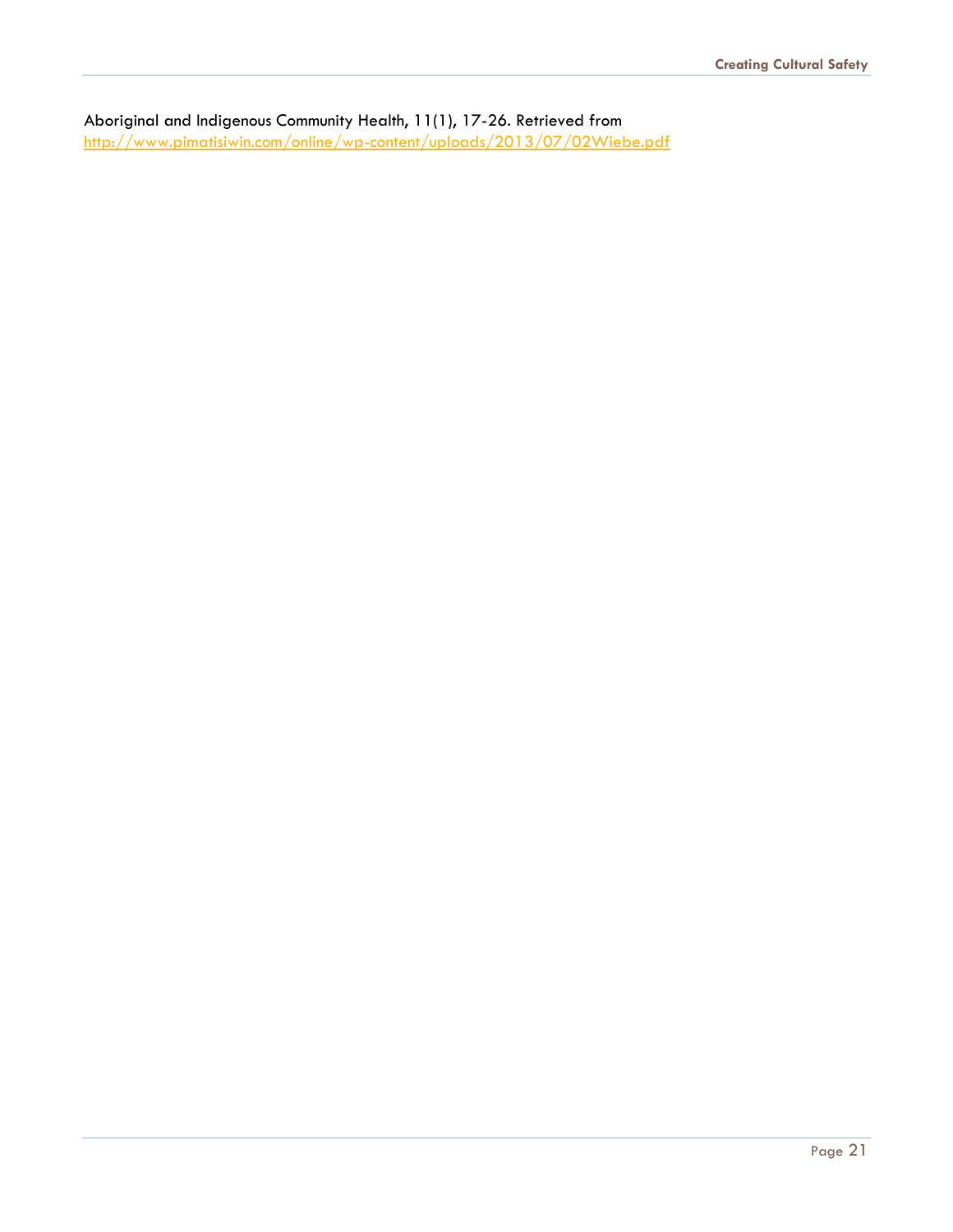T.

# <span id="page-22-0"></span>**Appendix B – Questionnaire**

|                                                                                                                                                                                                                                                                                                                                                                                                                                                                  | 6. What are the most common barriers to ensuring cultural safety in                                             |
|------------------------------------------------------------------------------------------------------------------------------------------------------------------------------------------------------------------------------------------------------------------------------------------------------------------------------------------------------------------------------------------------------------------------------------------------------------------|-----------------------------------------------------------------------------------------------------------------|
|                                                                                                                                                                                                                                                                                                                                                                                                                                                                  | human services? (Check all that apply)                                                                          |
|                                                                                                                                                                                                                                                                                                                                                                                                                                                                  | ○ Lack of knowledge and awareness                                                                               |
|                                                                                                                                                                                                                                                                                                                                                                                                                                                                  | O Under-resourced                                                                                               |
|                                                                                                                                                                                                                                                                                                                                                                                                                                                                  | $O$ Time                                                                                                        |
|                                                                                                                                                                                                                                                                                                                                                                                                                                                                  | ○ Existing policies/protocols                                                                                   |
|                                                                                                                                                                                                                                                                                                                                                                                                                                                                  | $\bigcap$ Other:                                                                                                |
| <b>Cultural Safety Questionnaire</b>                                                                                                                                                                                                                                                                                                                                                                                                                             |                                                                                                                 |
| Wabano is currently working to develop a training program on the topic of<br>cultural safety to both increase capacity within our staff and with external<br>service providers. The training program will help to improve front-line<br>services that will benefit the Aboriginal population in Ottawa. Please take a<br>moment to fill out this short questionnaire to help us gauge the current<br>condition in human services - your feedback is appreciated. | 7. Which of the following would be most helpful for a training program on                                       |
|                                                                                                                                                                                                                                                                                                                                                                                                                                                                  | cultural safety? (Check all that apply)                                                                         |
|                                                                                                                                                                                                                                                                                                                                                                                                                                                                  | Hearing people's lived experiences                                                                              |
|                                                                                                                                                                                                                                                                                                                                                                                                                                                                  | ◯ Hands-on activities                                                                                           |
|                                                                                                                                                                                                                                                                                                                                                                                                                                                                  | ◯ Hearing about statistics                                                                                      |
|                                                                                                                                                                                                                                                                                                                                                                                                                                                                  | O History                                                                                                       |
| $1.$ $1am:$                                                                                                                                                                                                                                                                                                                                                                                                                                                      | ◯ Discussions                                                                                                   |
| Non-Aboriginal<br>◯ First Nations<br>O Inuit<br>◯ Métis                                                                                                                                                                                                                                                                                                                                                                                                          | $\bigcirc$ Other:                                                                                               |
| 2. I am (Check all that apply):                                                                                                                                                                                                                                                                                                                                                                                                                                  | 8. Comments                                                                                                     |
| ○ Service Provider ○ Student<br>○ Community Member                                                                                                                                                                                                                                                                                                                                                                                                               |                                                                                                                 |
|                                                                                                                                                                                                                                                                                                                                                                                                                                                                  |                                                                                                                 |
| 3. What does cultural safety mean to you?                                                                                                                                                                                                                                                                                                                                                                                                                        |                                                                                                                 |
|                                                                                                                                                                                                                                                                                                                                                                                                                                                                  |                                                                                                                 |
|                                                                                                                                                                                                                                                                                                                                                                                                                                                                  |                                                                                                                 |
|                                                                                                                                                                                                                                                                                                                                                                                                                                                                  |                                                                                                                 |
|                                                                                                                                                                                                                                                                                                                                                                                                                                                                  |                                                                                                                 |
|                                                                                                                                                                                                                                                                                                                                                                                                                                                                  | Wabano will be holding a focus group for service providers on October 22 <sup>nd</sup> .                        |
|                                                                                                                                                                                                                                                                                                                                                                                                                                                                  | If you are interested in participating, please leave your name and contact                                      |
|                                                                                                                                                                                                                                                                                                                                                                                                                                                                  | information:                                                                                                    |
|                                                                                                                                                                                                                                                                                                                                                                                                                                                                  |                                                                                                                 |
| cultural safety in addition to your daily duties?                                                                                                                                                                                                                                                                                                                                                                                                                | Name: Name: And All And All And All And All And All And All And All And All And All And All And All And All And |
| 4. On a scale of 1 to 5 (5 being extremely important), how important is<br>$\bigcap$<br>$\bigcap$ 3<br>$\bigcirc$ 4<br>$\bigcirc$                                                                                                                                                                                                                                                                                                                                | Email address: The contract of the contract of the contract of the contract of the contract of the contract of  |
| $\bigcirc$ 1                                                                                                                                                                                                                                                                                                                                                                                                                                                     |                                                                                                                 |
| 5. Sometimes human service environments are under-resourced; what                                                                                                                                                                                                                                                                                                                                                                                                | If you are interested in participating, what time of the day do you prefer?                                     |
|                                                                                                                                                                                                                                                                                                                                                                                                                                                                  | O Morning<br>Afternoon                                                                                          |
| typically takes priority, quality of service or quantity?                                                                                                                                                                                                                                                                                                                                                                                                        | $O$ Evening                                                                                                     |
| Quality of Service<br>Quantity of Service                                                                                                                                                                                                                                                                                                                                                                                                                        | Your feedback is important to us - thank you!                                                                   |